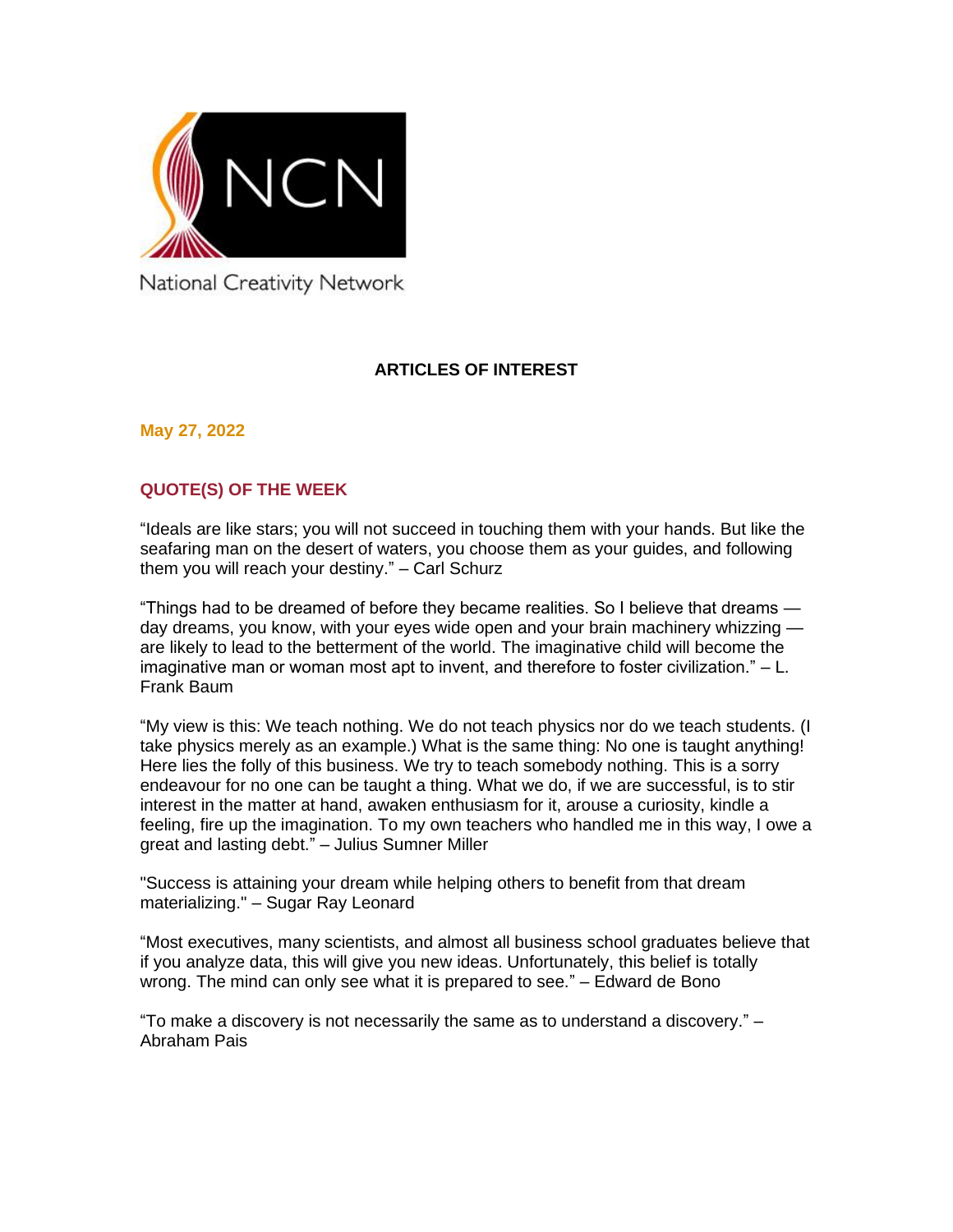"The creation of something new is not accomplished by the intellect but by the play instinct acting from inner necessity. The creative mind plays with the objects it loves." – Carl Jung

"Everything that is new or uncommon raises a pleasure in the imagination, because it fills the soul with an agreeable surprise, gratifies its curiosity, and gives it an idea of which it was not before possessed." – Joseph Addison

"If you know you are going to fail, then fail gloriously." – Cate Blanchett

# **VIDEO(S) OF THE WEEK**

**[Commencement 2022: Ignoring Your Way to Success](https://www.danpink.com/commencement-2022-ignoring-your-way-to-success/)** *Daniel H. Pink*

**[Viral hit song 'Pasoori' is so good it's helping heal conflicts between India and](https://www.upworthy.com/pasoori-song-india-pakistan)  [Pakistan](https://www.upworthy.com/pasoori-song-india-pakistan)** *Upworthy*

**[A Saudi, an Indian and an Iranian walk into a Qatari bar | Maz Jobrani](https://www.ted.com/talks/maz_jobrani_a_saudi_an_indian_and_an_iranian_walk_into_a_qatari_bar)** *TEDxSummit*

**[Think On The Page | Sarah Firth](https://creativemornings.com/talks/sarah-firth/1)** *CreativeMornings | Melbourne*

**[ASK AN ASTRONAUT...about space junk, or as they call it orbital debris.](https://youtu.be/Qq8MGnvH_OM)** *The Science and Entertainment Exchange*

**[Barefoot pianist creatively uses every part of the piano in epic version of Toto's](https://www.upworthy.com/peter-bence-plays-toto-on-piano)  ['Africa'](https://www.upworthy.com/peter-bence-plays-toto-on-piano)**

*Upworthy*

**[Hundreds of Melting Ice Figures Echo the Intensifying Threat of the Climate Crisis](https://www.thisiscolossal.com/2022/05/minimum-monument-nele-azevedo/)  [in Néle Azevedo's Public Works](https://www.thisiscolossal.com/2022/05/minimum-monument-nele-azevedo/)** *Colossal*

**[Atlas of Knowledge: The Brain](https://youtu.be/tz4JHr-sU40)** *Illinois Mathematics and Science Academy (IMSA)*

**[ASK A NURSE...what about nursing has changed due to the pandemic](https://youtu.be/wak_oDLAF6E)** *The Science & Entertainment Exchange*

**[How A.I. Is Changing Hollywood](https://www.wired.com/video/watch/wired-news-and-science-how-ai-is-changing-hollywood)** *WIRED*

**[Don't Look Down! The World's Longest Suspension Bridge Opens in the Czech](https://www.thisiscolossal.com/2022/05/sky-bridge-721/)  [Republic](https://www.thisiscolossal.com/2022/05/sky-bridge-721/)** *Colossal*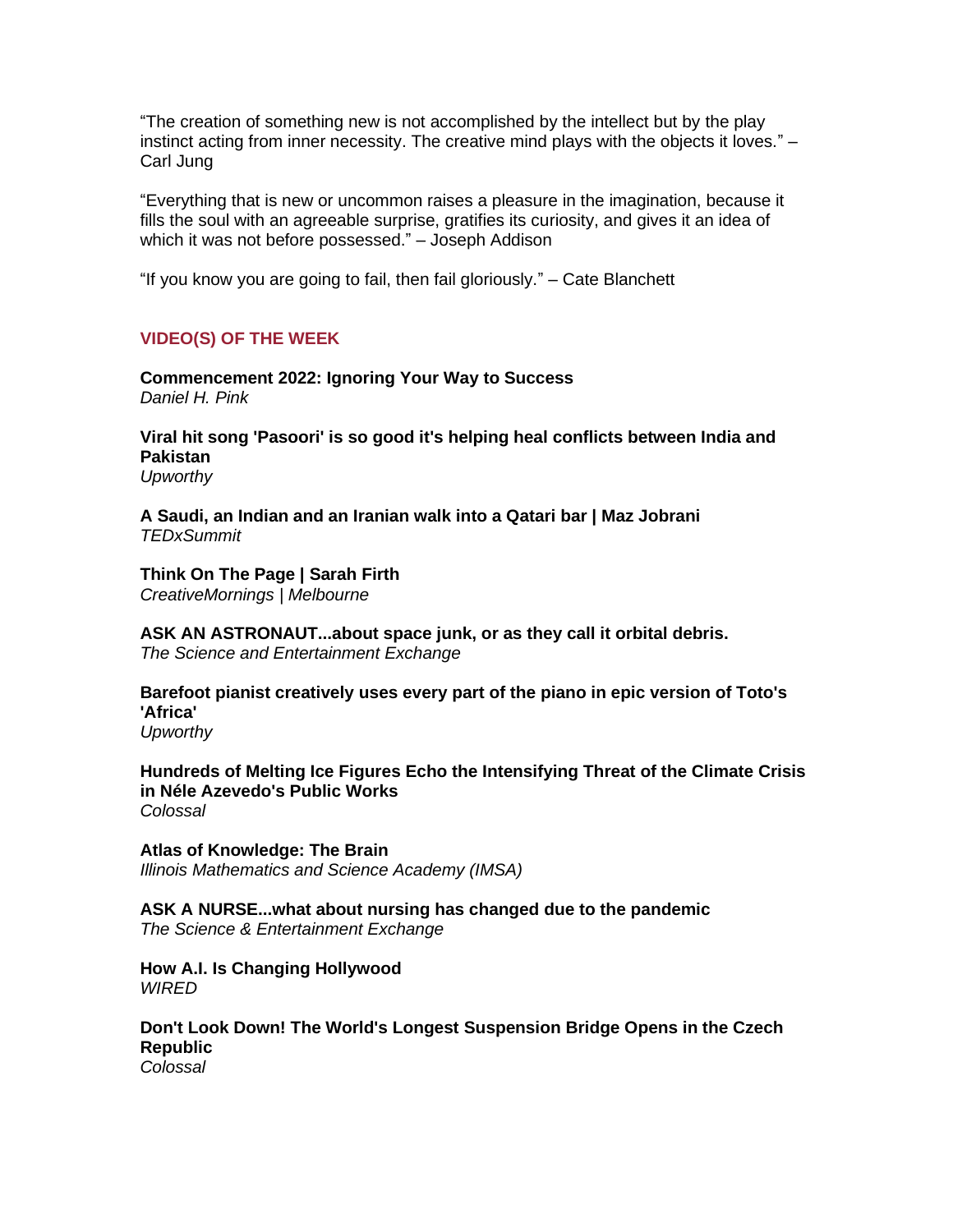#### **Will Hoge - [Thoughts & Prayers](https://youtu.be/73C179Lgyq8)**

*Paste Magazine*

## **FEATURED EVENTS/OPPORTUNITIES**

**[9th World Summit on Arts and Culture](https://www.artsummit.org/)** *International Federation of Arts Councils and Culture Agencies* **May 31 – June 3**

**[Finalists for 2022 Poetry Out Loud National Championship Announced](https://www.arts.gov/about/news/2022/finalists-2022-poetry-out-loud-national-championship-announced)** *National Endowment for the Arts* **June 5**

**[2022 Theme | The Funny Thing About Climate Change A Creative Challenge for](https://bowseat.org/programs/ocean-awareness-contest/contest-overview/)  [Teens Worldwide](https://bowseat.org/programs/ocean-awareness-contest/contest-overview/)** *Bow Seat Ocean Awareness Programs* **Deadline: June 13**

**[2022 IDEA Awards Celebrate Design Innovation](https://www.machinedesign.com/community/article/21241324/2022-idea-awards-celebrate-design-innovation)** *Machine Design* **Deadline: June 24**

**[CPSI 2022 Connect](https://cpsiconference.com/)** *Creative Problem Solving Institute* **June 26 – 30** 

**[The Women in AI Breakfast is a go, and nominations for the Women in AI Awards](https://venturebeat.com/2022/05/18/the-women-in-ai-breakfast-is-a-go-and-nominations-for-the-women-in-ai-awards-now-open/)  [now open](https://venturebeat.com/2022/05/18/the-women-in-ai-breakfast-is-a-go-and-nominations-for-the-women-in-ai-awards-now-open/)** *VentureBeat* **Award Nominations Deadline: June 30 AI Breakfast: July 19**

**[World Conference on Cultural Policies and Sustainable Development –](https://www.unesco.org/en/mondiacult2022) Mondiacult [2022](https://www.unesco.org/en/mondiacult2022)** *UNESCO* **September 28 – 30** 

**[I Love My County Because... Art Contest](https://www.naco.org/resources/i-love-my-county-because-art-contest)** *National Association of Counties* **Deadline: October 7**

**[The 2022 Computer Science for ALL Summit Announced](https://csforall.medium.com/the-2022-computer-science-for-all-summit-announced-dcb5d9c93667)** *CSforAll | Medium* **October 19 – 21 | Memphis**

**[2022 AIGA Design Conference](https://www.aiga.org/design/design-conferences/aiga-design-conference)** *AIGA* **October 20 – 22 | Seattle, WA and Virtual**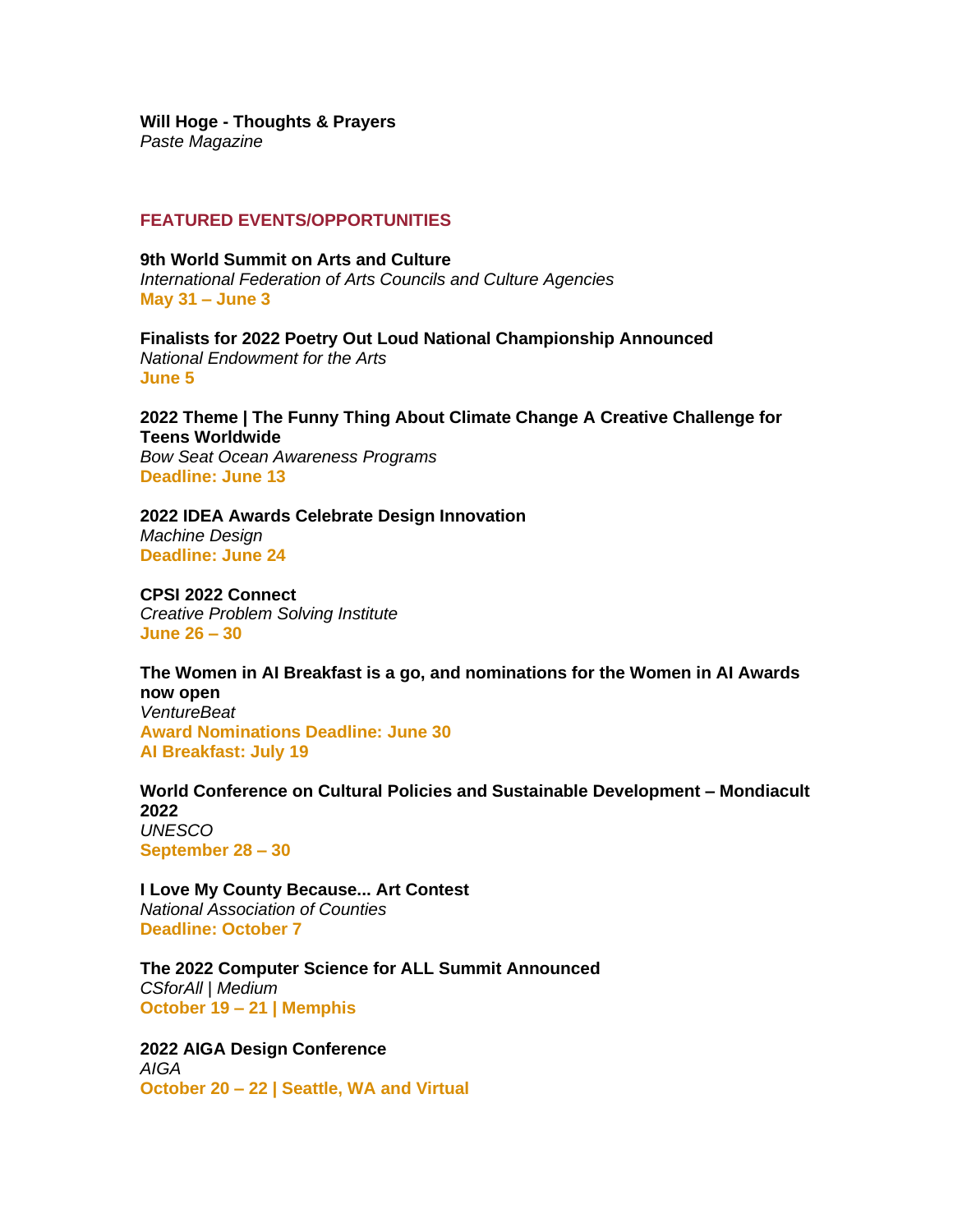#### **[Call for Articles | General Issue](https://www.encatc.org/en/upcoming-issues-and-call-for-articles/)**

*European Journal of Cultural Management and Policy | ENCATC* **Deadline: Ongoing**

#### **[Idea Jams 2021/2022](https://canadiannetworkforimaginationandcreativity.com/registerhere)**

*Canadian Network for Imagination and Creativity* **Series**

**[CreativeMornings | a monthly breakfast lecture series](http://www.creativemornings.com/)** *CreativeMornings* **Various**

**[Nesta Talks to...](https://www.nesta.org.uk/feature/nesta-talks-to/)** *Nesta* **Various**

**[Interactive Map | Science Festivals](https://sciencefestivals.org/festivals/)** *Science Festival Alliance* **Various**

## **ARTICLES OF INTEREST**

**[Arts Ed NJ Executive Director Robert Morrison to Be Recognized with Governor's](https://www.wfmz.com/news/pr_newswire/pr_newswire_new_jersey/arts-ed-nj-executive-director-robert-morrison-to-be-recognized-with-governors-award-in-arts/article_65eb5d70-c5b4-5580-b035-e7c77f036f45.html)  [Award in Arts Education](https://www.wfmz.com/news/pr_newswire/pr_newswire_new_jersey/arts-ed-nj-executive-director-robert-morrison-to-be-recognized-with-governors-award-in-arts/article_65eb5d70-c5b4-5580-b035-e7c77f036f45.html)** *WFMZ*

Congratulations to Bob Morrison, a founding board member of the National Creativity Network!

**[Watch out for falling Ben & Jerry's: Flytrex is now delivering ice cream by drone](https://www.fastcompany.com/90756001/flytrex-drones-ice-cream-delivery-texas-nc)** *Fast Company*

**[IMAGINABLE: How Anyone Can Predict the Future \(Yes, Even You\)](https://podcasts.apple.com/us/podcast/the-next-big-idea/id1482067226)** *The Next Big Idea*

**[A rocket scientist designed a solution for your moldy strawberries](https://www.fastcompany.com/90753062/a-rocket-scientist-designed-a-solution-for-your-moldy-strawberries)** *Fast Company*

**[Victoria's Secret to highlight women-owned brands through VS&Co-Lab](https://www.bizjournals.com/bizwomen/news/latest-news/2022/05/victorias-secret-vsco-lab-highlight-women-minori.html)** *Bizwomen*

**['That's Just Common Sense'. USC researchers find bias in up to 38.6% of 'facts'](https://viterbischool.usc.edu/news/2022/05/thats-just-common-sense-usc-researchers-find-bias-in-up-to-38-6-of-facts-used-by-ai/)  [used by AI](https://viterbischool.usc.edu/news/2022/05/thats-just-common-sense-usc-researchers-find-bias-in-up-to-38-6-of-facts-used-by-ai/)** *USC Viterbi School of Engineering | University of Southern California*

**[Trial, Triumph, and the Art of the Possible: The Remarkable Story Behind](https://www.themarginalian.org/2022/05/17/beethoven-ode-to-joy/)  [Beethoven's "Ode to Joy"](https://www.themarginalian.org/2022/05/17/beethoven-ode-to-joy/)** *The Marginalian*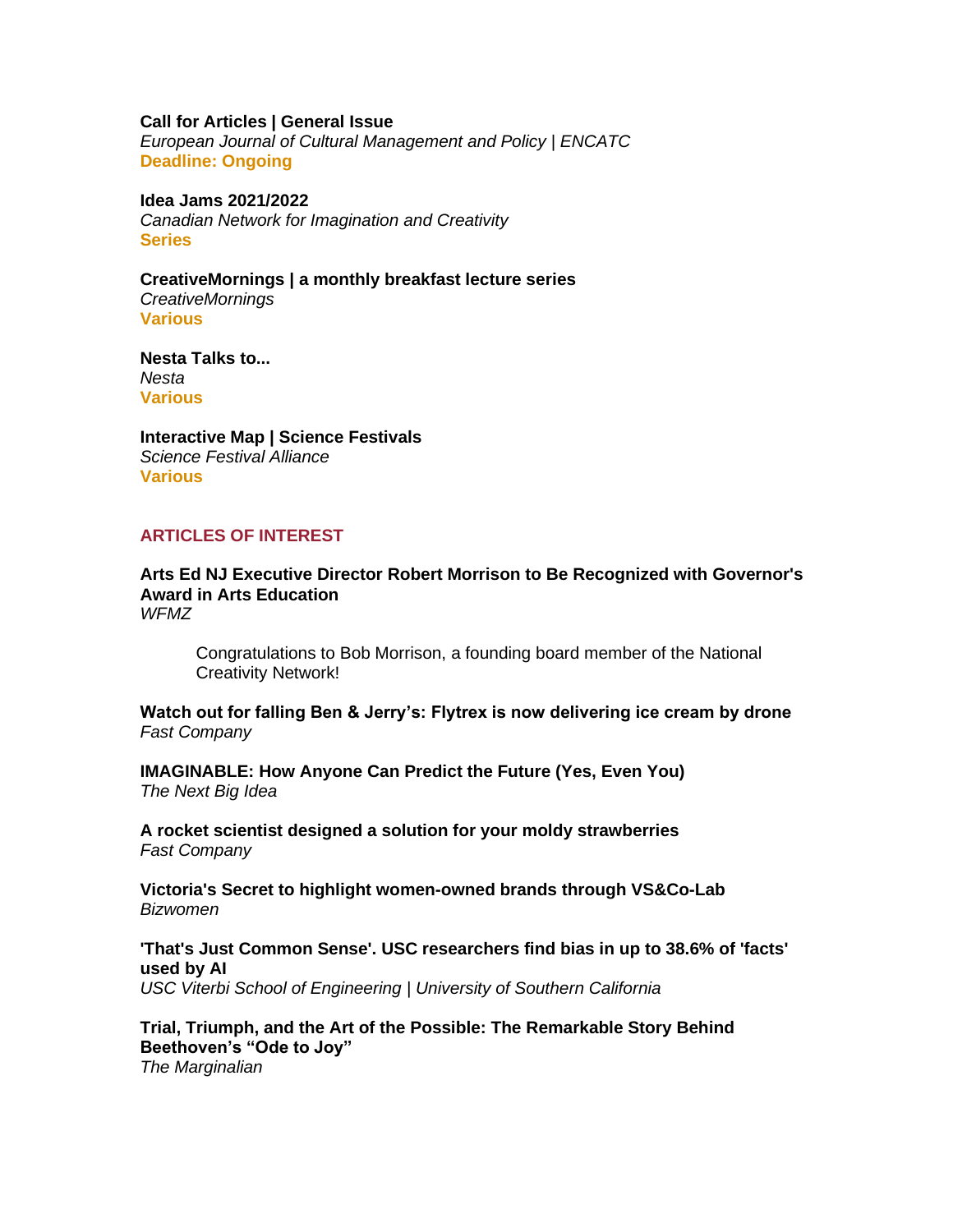**[The Federal Government Wants To Address Canada's Intellectual Property Woes,](https://betakit.com/the-federal-government-wants-to-address-canadas-intellectual-property-woes-but-is-its-strategy-paying-off/)  [But Is Its Strategy Paying Off?](https://betakit.com/the-federal-government-wants-to-address-canadas-intellectual-property-woes-but-is-its-strategy-paying-off/)** *BetaKit*

**[Changes in brain's visual areas in infancy may precede autism diagnosis](https://www.eurekalert.org/news-releases/953752)** *EurekAlert! | AAAS*

**[Rats Learned to Hide and Seek. Scientists Learned Way More.](https://www.theatlantic.com/science/archive/2022/05/rat-brain-behavior-neuroscience-research/631646/)** *The Atlantic* 

**[Harnessing the Immune System to Treat Traumatic Brain Injury](https://neurosciencenews.com/tbi-immune-system-20671/)** *Neuroscience News* 

**[Exhibition Explores the Art and Science of Cancer—and the Hope of a Future](https://www.smithsonianmag.com/smart-news/exhibition-explores-art-science-cancer-hope-future-without-it-180980159/)  [Without It](https://www.smithsonianmag.com/smart-news/exhibition-explores-art-science-cancer-hope-future-without-it-180980159/)**

*Smart News | Smithsonian*

**[For Online News Association, the thorny ethics of partnering with 3M](https://www.niemanlab.org/2022/05/for-online-news-association-the-thorny-ethics-of-partnering-with-3m/)** *Nieman Lab*

**[Can the new-and-improved Large Hadron Collider save particle physics?](https://medium.com/starts-with-a-bang/can-the-new-and-improved-large-hadron-collider-save-particle-physics-34be15fd29c0)** *Starts With A Bang | Medium*

**['Cure For Racism' Pill Boxes Pop Up In Pharmacies Across NYC](https://designtaxi.com/news/418826/Cure-For-Racism-Pill-Boxes-Pop-Up-In-Pharmacies-Across-NYC/)** *DesignTAXI.com*

**[Meet the 18 organizations participating in Wallace's arts initiative](https://www.wallacefoundation.org/knowledge-center/the-arts/pages/meet-the-18-organizations-participating-in-wallaces-arts-initiative.aspx)** *The Wallace Foundation*

**[Patients Face Long Delays for Imaging of Cancers and Other Diseases](https://www.nytimes.com/2022/05/26/health/dye-contrast-scan-shortage.html)** *The New York Times*

**[This intricate COVID-19 memorial was designed to go up in flames](https://www.fastcompany.com/90755915/this-intricate-covid-memorial-was-designed-to-go-up-in-flames)** *Co.Design | Fast Company*

**[Scientists found a low-cost way to make clean drinking water from air in the](https://www.fastcompany.com/90755964/scientists-found-a-low-cost-way-to-make-clean-drinking-water-from-air-in-the-desert)  [desert](https://www.fastcompany.com/90755964/scientists-found-a-low-cost-way-to-make-clean-drinking-water-from-air-in-the-desert)** *Fast Company* 

**IKEA just redesigned one of its [most popular products. Here's why](https://www.fastcompany.com/90755920/ikea-just-redesigned-one-of-its-most-popular-products-heres-why)** *Co.Design | Fast Company*

**[How change happens](https://seths.blog/2022/05/how-change-happens/)** *Seth's Blog*

**[Surfacing Your Hidden Assumptions](https://bradenkelley.com/2022/05/how-to-see-your-hidden-assumptions/)** *Human-Centered Change and Innovation*

**[Activists fear a new threat to biodiversity—renewable energy](https://www.nationalgeographic.com/environment/article/activists-fear-biodiversity-threat-from-renewable-energy)** *National Geographic*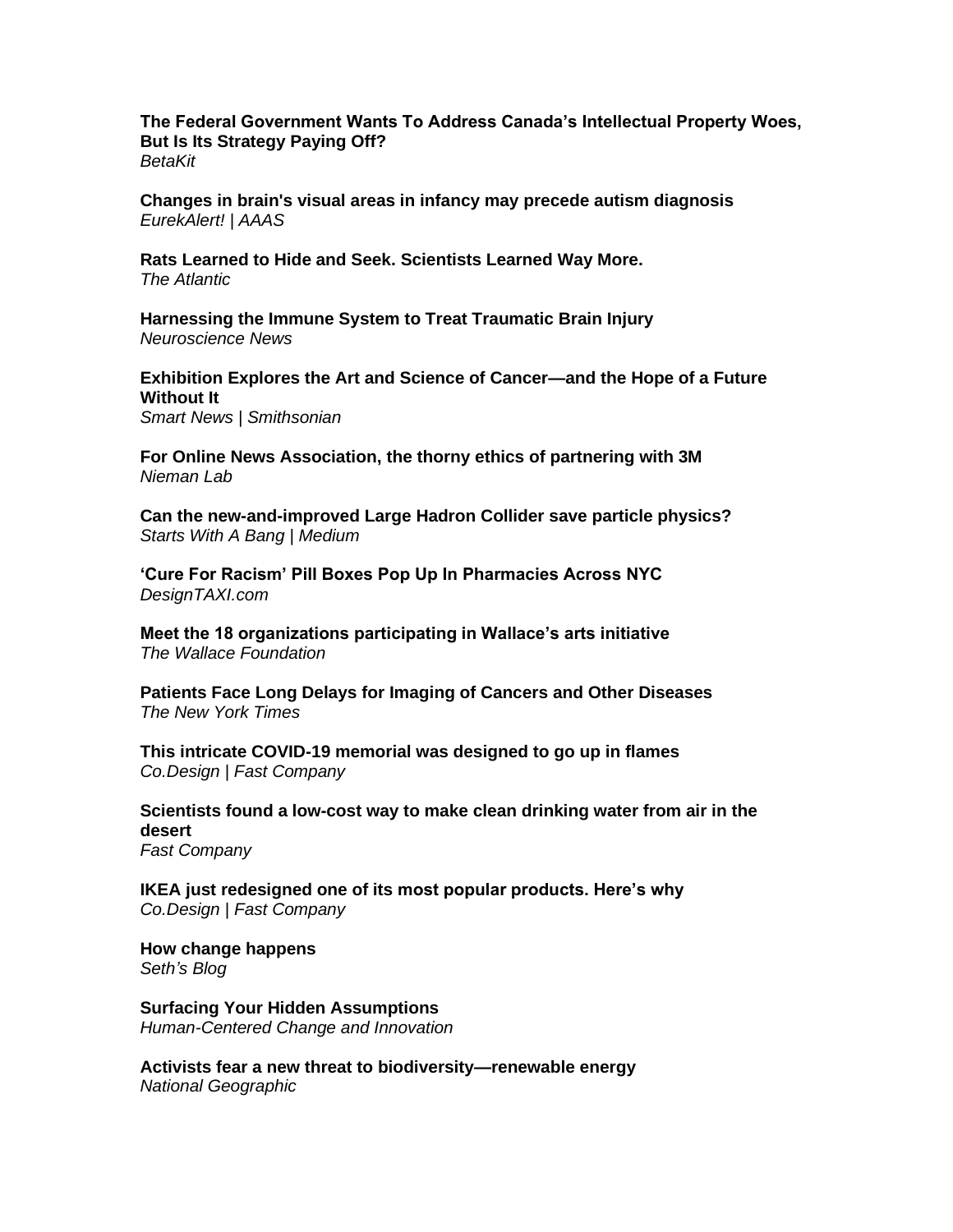**[Winnie-The-Pooh Officially Stars In Horror Movie As](https://designtaxi.com/news/418821/Winnie-The-Pooh-Officially-Stars-In-Horror-Movie-As-Disney-Loses-Its-Copyright/) Disney Loses Its Copyright** *DesignTAXI.com*

**[Denmark hits streaming services with levy to support local TV](https://www.reuters.com/business/media-telecom/denmark-hits-streaming-services-with-levy-support-local-tv-2022-05-23/)** *Reuters*

**[Lost Cities of the Amazon Discovered From the Air](https://www.smithsonianmag.com/science-nature/lost-cities-of-the-amazon-discovered-from-the-air-180980142/)** *Science & Nature | Smithsonian* 

**[Chimpanzees have their own language —](https://www.salon.com/2022/05/22/chimpanzees-have-their-own-language--and-scientists-just-learned-how-they-put-words-together/) and scientists just learned how they put ["words" together](https://www.salon.com/2022/05/22/chimpanzees-have-their-own-language--and-scientists-just-learned-how-they-put-words-together/)** *Salon*

**[We need a national memorial to gun violence. Now.](https://www.msn.com/en-us/news/us/we-need-a-national-memorial-to-gun-violence-now/ar-AAXIVA5)** *The Washington Post | MSN News*

**[Meet the Co-creators of Modern Warrior LIVE–US Army Veteran Jaymes Poling](https://www.artsjournal.com/measure/2022/05/26/meet-the-co-creators-of-modern-warrior-live-us-army-veteran-jaymes-poling-and-musician-dominick-farinacci/)  [and Musician Dominick Farinacci](https://www.artsjournal.com/measure/2022/05/26/meet-the-co-creators-of-modern-warrior-live-us-army-veteran-jaymes-poling-and-musician-dominick-farinacci/)** *By Any Measure | ArtsJournal.com*

**[National Endowment for the Arts Announces More Than \\$750,000 in Creative](https://www.arts.gov/news/press-releases/2022/national-endowment-arts-announces-more-750000-creative-forces-community-engagement-grants)  [Forces Community Engagement Grants](https://www.arts.gov/news/press-releases/2022/national-endowment-arts-announces-more-750000-creative-forces-community-engagement-grants)** *National Endowment for the Arts*

**[The myth of the white male scientific genius –](https://www.newstatesman.com/culture/books/2022/05/horizons-global-history-science-james-poskett-review) and why its time is up | Darwin and [Newton acknowledged their debt to other cultures. Why don't we?](https://www.newstatesman.com/culture/books/2022/05/horizons-global-history-science-james-poskett-review)** *The New Statesman*

**[Remembering George Floyd and the Movement He Sparked](https://www.smithsonianmag.com/smithsonian-institution/remembering-george-floyd-and-movement-he-sparked-one-year-later-180977817/)** *At the Smithsonian* 

**[Germany Bumps Up Culture Spending by 7 Percent to \\$2.4 Billion, Citing Link](https://news.artnet.com/art-world/germany-bumps-up-culture-budget-2-4-billion-2118758)  [Between Arts and Democracy](https://news.artnet.com/art-world/germany-bumps-up-culture-budget-2-4-billion-2118758)** *Artnet News*

**[The Onion Fills Homepage With All 21 Times It Recycled Same Shooting Story](https://designtaxi.com/news/418815/The-Onion-Fills-Homepage-With-All-21-Times-It-Recycled-Same-Shooting-Story/)** *DesignTAXI.com*

**[Cultivating a Creative Mindset](https://www.edutopia.org/article/cultivating-creative-mindset)** *Edutopia*

**[How to Break the 5 Habits That Hurt Ideation](https://innovationmanagement.se/2021/08/24/how-to-break-the-5-habits-that-hurt-ideation/)** *Innovation Management*

**[Japan tries—again—to revitalize its research](https://www.science.org/content/article/japan-tries-again-revitalize-its-research)** *Science | AAAS*

**[Pew's Biomedical Research Programs Help Shape the Future of Scientific](https://www.pewtrusts.org/en/research-and-analysis/articles/2022/05/25/pews-biomedical-research-programs-help-shape-the-future-of-scientific-innovation)  [Innovation](https://www.pewtrusts.org/en/research-and-analysis/articles/2022/05/25/pews-biomedical-research-programs-help-shape-the-future-of-scientific-innovation)**

*The Pew Charitable Trusts*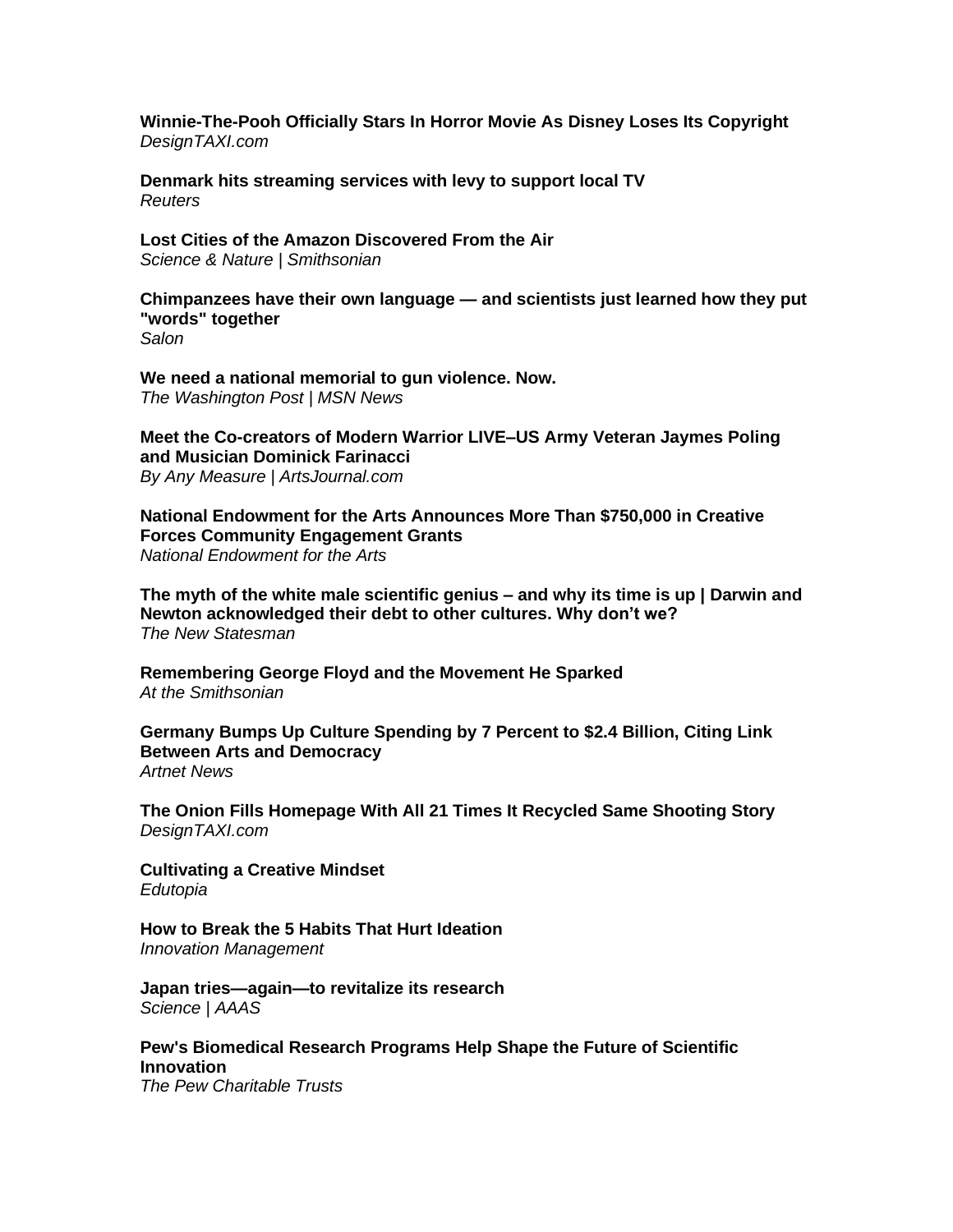#### **[Eight unconventional ways to stoke creativity in the workplace](https://www.fastcompany.com/90755107/eight-unconventional-ways-to-stoke-creativity-in-the-workplace)** *Fast Company*

**[Five inspirational youth receive national award for leadership in STEAM](https://www.newswire.ca/news-releases/five-inspirational-youth-receive-national-award-for-leadership-in-steam-889103588.html)** *Newswire.CA* 

**[Breaking Canada's innovation inertia](https://policyoptions.irpp.org/magazines/may-2022/breaking-canadas-innovation-inertia/)** *Policy Options*

**[Diversity in brain research: Does it matter? -](https://www.humanbrainproject.eu/en/follow-hbp/news/2022/05/25/diversity-brain-research-does-it-matter-webinar-recap/) Webinar recap** *Human Brain Project*

**Podcast S7E162: Angus Fletcher – [Improving creativity through narrative and](https://www.ideatovalue.com/podc/nickskillicorn/2022/05/podcast-s7e162-angus-fletcher-improving-creativity-through-narrative-and-movement/)  [movement](https://www.ideatovalue.com/podc/nickskillicorn/2022/05/podcast-s7e162-angus-fletcher-improving-creativity-through-narrative-and-movement/)** *Idea to Value Podcast*

**[Minecraft's Code-Writing AI Points to the Future of Computers](https://www.wired.com/story/minecraft-ai-code-microsoft/)** *WIRED*

**[5 Ways to Lower the Gap in Funding for Women and BIPOC Entrepreneurs](https://www.entrepreneur.com/article/425320)** *Entrepreneur*

**[High-throughput computing as an enabler of black hole science](https://morgridge.org/story/high-throughput-computing-as-an-enabler-of-black-hole-science/)** *Morgridge Institute for Research*

**[Trader Joe's and MagnusCards Create Accessible Shopping Experiences](https://www.psfk.com/2022/05/trader-joes-and-magnuscards-create-accessible-shopping-experiences.html)** *PSFK*

**[Everything You Need to Know About NFTs](https://www.gq.com/story/what-is-an-nft)** *GQ*

**[Justin Timberlake Sells Song Catalog to Hipgnosis](https://variety.com/2022/music/news/justin-timberlake-sells-song-catalog-hipgnosis-1235277907/)** *Variety*

**[Ex-Nike designer builds a boot that could prevent 80,000 amputations a year](https://www.fastcompany.com/90755550/ex-nike-designer-builds-a-boot-that-could-prevent-80000-amputations-a-year)** *Fast Company*

**[Computer scientists explain why Musk's obsession with Twitter bots misses the](https://www.fastcompany.com/90755162/computer-scientists-explain-why-elons-obsession-with-twitter-bots-misses-the-point)  [point](https://www.fastcompany.com/90755162/computer-scientists-explain-why-elons-obsession-with-twitter-bots-misses-the-point)**

*Fast Company*

**[Is It Weird for Adults to Have Imaginary Friends?](https://freakonomics.com/podcast/is-it-weird-for-adults-to-have-imaginary-friends/)** *No Stupid Questions | Freakonomics*

**[Would the World Be Better Off Without Philanthropists?](https://www.newyorker.com/magazine/2022/05/30/would-the-world-be-better-off-without-philanthropists-paul-vallely-emma-saunders-hastings)** *The New Yorker*

**[Social Imagineering](https://tedium.co/2022/05/20/disney-imagineering-word-history/)** *Tedium*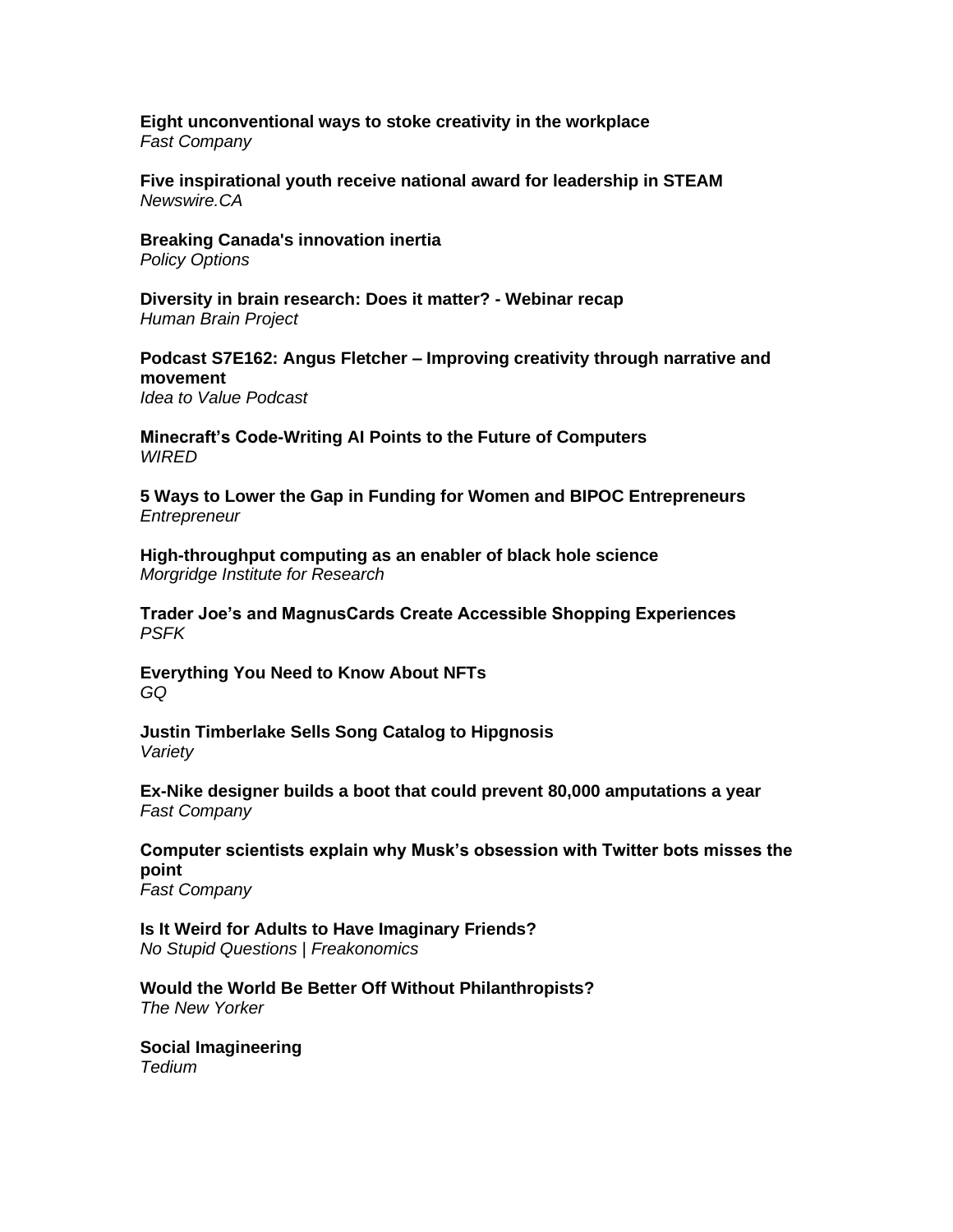**[Influential Artworks Find Wearable Interpretations in Handmade Garments by Ariel](https://www.thisiscolossal.com/2022/05/ariel-adkins-artfully-awear/)  [Adkins](https://www.thisiscolossal.com/2022/05/ariel-adkins-artfully-awear/)**

*Colossal*

**[Creating Innovation with Hardcore Soft Skills](https://bradenkelley.com/2022/05/creating-innovation-with-hardcore-soft-skills/)** *Human-Centered Change and Innovation*

**[9 ways design can actually help you heal in the hospital](https://www.fastcompany.com/90754365/9-ways-design-can-actually-help-you-heal-in-the-hospital)** *Co.Design | Fast Company*

**[Why Margaret Atwood is taking a flamethrower to 'A Handmaid's Tale'](https://www.fastcompany.com/90755237/why-margaret-atwood-is-taking-a-flamethrower-to-a-handmaids-tale)** *Fast Company*

**[3D scan will reveal the stories hidden within 1,200-year-old Wisconsin canoe](https://news.wisc.edu/3d-scan-will-reveal-the-stories-hidden-within-1200-year-old-wisconsin-canoe/)** *UW-Madison News*

**[Launch of the WHO compilation of innovative concepts to communicate science](https://www.who.int/news/item/25-05-2022-launch-of-the-who-scicom-compilation)  [during the COVID-19 pandemic](https://www.who.int/news/item/25-05-2022-launch-of-the-who-scicom-compilation)** *World Health Organization*

**[How the National Science Foundation recognizes the nation's top young](https://federalnewsnetwork.com/people/2022/05/how-the-national-science-foundation-recognizes-the-nations-top-young-scientists/)  [scientists](https://federalnewsnetwork.com/people/2022/05/how-the-national-science-foundation-recognizes-the-nations-top-young-scientists/)** *Federal News Network*

**[Advance STEM education in bipartisan innovation and competition legislation](https://thehill.com/blogs/congress-blog/3499636-advance-stem-education-in-bipartisan-innovation-and-competition-legislation/)** *Opinion | The Hill*

**[Boston's corporate sector needs to step up on arts](https://commonwealthmagazine.org/opinion/bostons-corporate-sector-needs-to-step-up-on-arts/)** *CommonWealth Magazine*

**[What would an Electronic Arts merger look like for Apple, Amazon, or Disney?](https://www.fastcompany.com/90755147/electronic-arts-merger-apple-amazon-disney-comcast)** *Fast Company*

**[This Is How It Feels to Build a Video Game and Watch It Die](https://www.wired.com/story/how-it-feels-build-video-game-watch-it-die/)** *WIRED*

**[Ottawa supports innovation in the Yukon](https://www.whitehorsestar.com/News/ottawa-supports-innovation-in-the-yukon)** *Whitehorse Daily Star*

**[The Role Of STEM Education In Achieving Gender Equality](https://www.forbes.com/sites/forbestechcouncil/2022/05/20/the-role-of-stem-education-in-achieving-gender-equality/)** *Forbes*

**[High school students' interest in humanities outpaces other subjects](https://www.k12dive.com/news/high-school-students-interest-in-humanities-outpaces-other-subjects/624016/)** *K-12 Dive*

**[Building a Curriculum to Address Our Shared Future](https://www.smithsonianmag.com/blogs/earth-optimism/2022/05/16/building-a-curriculum-to-address-our-shared-future/)** *Smithsonian Voices | Earth Optimism*

**[Condé Nast is "no longer a magazine company," its CEO says](https://www.niemanlab.org/2022/05/conde-nast-is-no-longer-a-magazine-company-its-ceo-says/)** *Nieman Lab*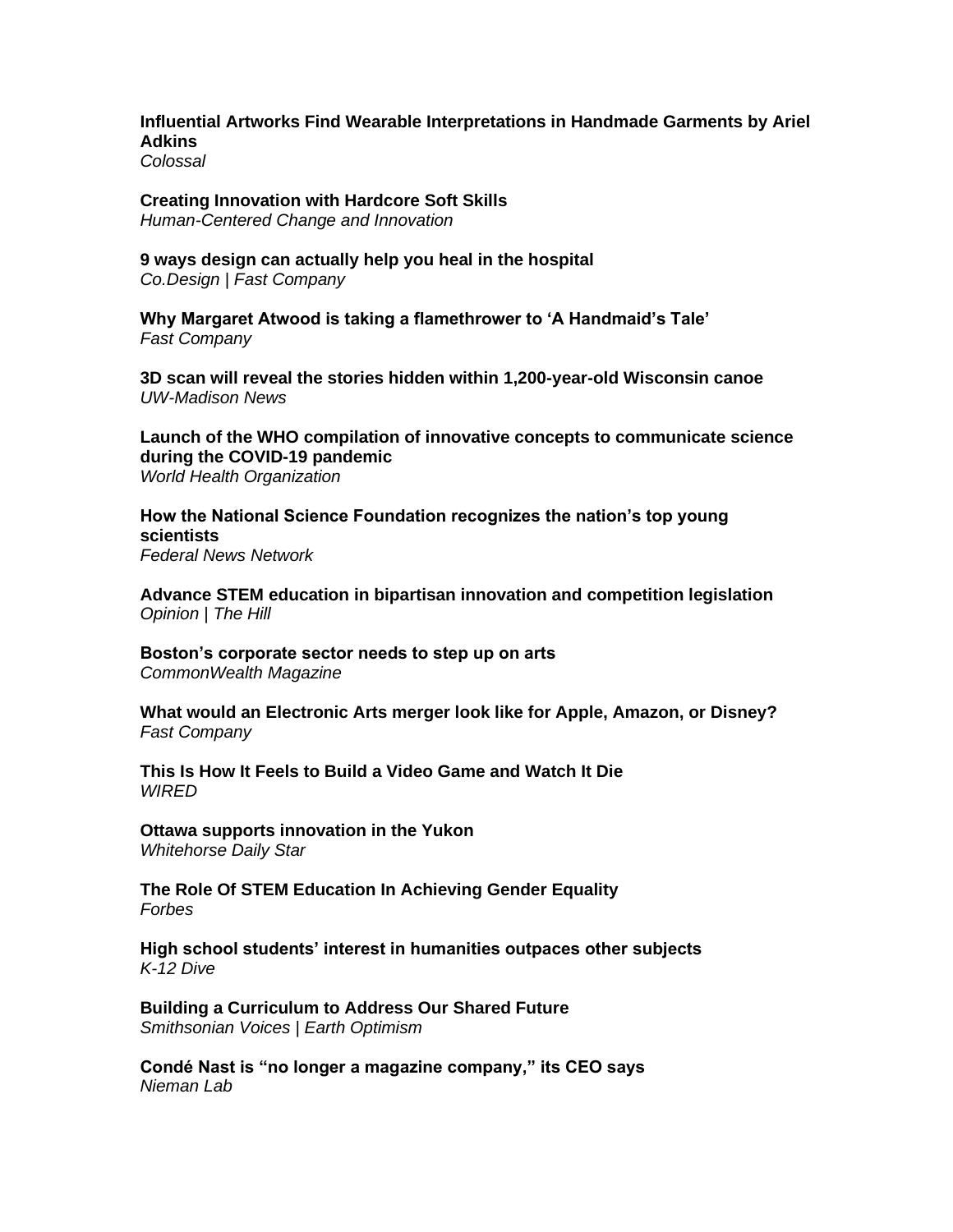**[OpenAI: Look at our awesome image generator! Google: Hold my Shiba Inu](https://techcrunch.com/2022/05/23/openai-look-at-our-awesome-image-generator-google-hold-my-shiba-inu/)** *TechCrunch*

**[This Michigan greenhouse takes a whole new approach to 'farm-to-table'](https://www.fastcompany.com/90755160/this-michigan-greenhouse-takes-a-whole-new-approach-to-farm-to-table)** *Co.Design | Fast Company*

**[How 100 years of Antarctic agriculture is helping scientists grow food in space](https://www.fastcompany.com/90754731/how-100-years-of-antarctic-agriculture-is-helping-scientists-grow-food-in-space)** *Co.Design | Fast Company*

**[Musicians say their labels are pressuring them to go viral on TikTok](https://www.fastcompany.com/90755182/musicians-say-their-labels-are-pressuring-them-to-go-viral-on-tiktok)** *Fast Company*

**[Your Future Self Will Be Far Different Than You Expect](https://www.psychologytoday.com/us/blog/quantum-leaps/202205/your-future-self-will-be-far-different-you-expect)** *Quantum Leaps | Psychology Today*

**[In the Fight Over How to Teach Reading, This Guru Makes a Major Retreat](https://www.nytimes.com/2022/05/22/us/reading-teaching-curriculum-phonics.html)** *The New York Times*

**[Is BookTok Changing The Way We Talk About Books?](https://bookriot.com/is-booktok-changing-the-way-we-talk-about-books/)** *Book Riot*

**[What We Talk About When We Talk About The Future](https://3quarksdaily.com/3quarksdaily/2022/05/what-we-talk-about-when-we-talk-about-the-future.html)** *3 Quarks Daily*

**[The Future Of Cutting The Cord](https://3quarksdaily.com/3quarksdaily/2022/05/the-future-of-cutting-the-cord.html)** *3 Quarks Daily*

**['Bamboo Contemporary' Spotlights 14 Designs Advancing Sustainable](https://www.thisiscolossal.com/2022/05/bamboo-contemporary-william-richards/)  [Architecture Around the World](https://www.thisiscolossal.com/2022/05/bamboo-contemporary-william-richards/)** *Colossal*

**[The Commodification of Jean-Michel Basquiat](https://www.jacobinmag.com/2022/05/jean-michel-basquiat-commodification-art-inequality-racism-branding)** *Jacobin*

**[Making Creativity and Innovation Happen](https://cdn.psychologytoday.com/us/blog/creativity-the-art-and-science/202205/making-creativity-and-innovation-happen)** *Creativity: The Art and Science | Psychology Today*

**[Pfizer's CEO on the Big Gamble That Brought Us the COVID Vaccine](https://freakonomics.com/podcast/pfizers-ceo-on-the-big-gamble-that-brought-us-the-covid-vaccine/)** *Freakonmics, M.D.*

**[Louis Vuitton Meets Nike in Virgil Abloh's Dream Sneaker](https://www.nytimes.com/2022/05/20/style/louis-vuitton-nike-virgil-abloh.html)** *The New York Times*

**[This is why you should play games at work. And no, it's not 'mandatory fun'](https://www.fastcompany.com/90754547/this-is-why-you-should-play-games-at-work-and-no-its-not-mandatory-fun)** *Fast Company*

**[We Do Not See Things As They Are, We See Them As We Are](https://imagine-er7.com/2022/05/23/we-do-not-see-things-as-they-are-we-see-them-as-we-are-2/)** *Imagineer7's Weblog*

**[A voice for change —](https://news.mit.edu/2022/voice-for-change-jessica-chomik-morales-0524) in Spanish** *MIT News*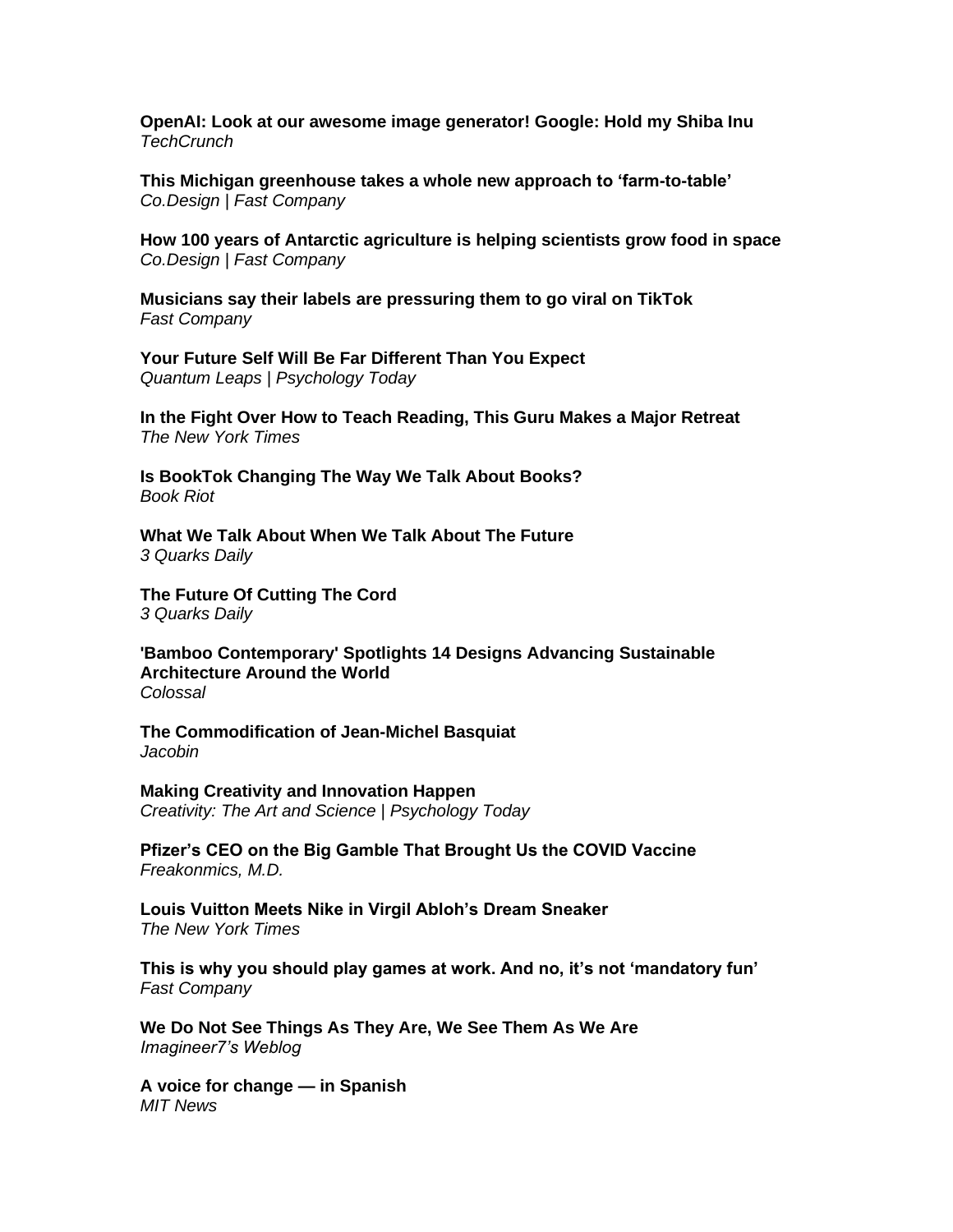**[There's a greater role for science diplomacy amidst global collaborations](https://www.weforum.org/agenda/2022/05/science-diplomacy-society-policy-making/)** *World Economic Forum* 

**[NASA recorded a black hole's song, and you can listen to it](https://www.popsci.com/space/black-hole-sound-space-sonification/)** *Popular Science* 

## **[21st annual MIT IDEAS Social Innovation Challenge supports students leading](https://news.mit.edu/2022/mit-ideas-social-innovation-challenge-0523)  [social innovation](https://news.mit.edu/2022/mit-ideas-social-innovation-challenge-0523)**

*MIT News | Massachusetts Institute of Technology*

## **[What is the Role of the Arts and Humanities in the UK Research Policy](https://www.hepi.ac.uk/2022/05/24/what-is-the-role-of-the-arts-and-humanities-in-the-uk-research-policy-landscape/)  [Landscape?](https://www.hepi.ac.uk/2022/05/24/what-is-the-role-of-the-arts-and-humanities-in-the-uk-research-policy-landscape/)**

*Higher Education Policy Institute, UK*

**[Why the Smithsonian Adopted a New Policy on Ethical Collecting](https://www.smithsonianmag.com/smithsonian-institution/smithsonian-adopted-new-policy-ethical-collecting-180980047/)** *Smithsonian Magazine*

**[Mexico should learn from Korean creative industry](http://m.koreaherald.com/amp/view.php?ud=20220524000495)** *The Korea Herald*

**[Textbooks Need More Real-World Math Exercises, Study Finds](https://www.edweek.org/teaching-learning/textbooks-need-more-real-world-math-exercises-study-finds/2022/05)** *Education Week*

**[Shirley Temple Black's Remarkable Second Act as a Diplomat](https://www.smithsonianmag.com/history/shirley-temple-black-second-act-diplomat-180980038/)** *History | Smithsonian* 

**[An Exclusive Preview of the New World War I Memorial](https://www.smithsonianmag.com/history/exclusive-look-new-world-war-i-memorial-180980032/)** *History | Smithsonian* 

**[Marvel, Please Don't Digitally Resurrect Stan Lee](https://www.wired.com/story/let-stan-lee-rest/)** *WIRED*

**[Inside the design of Zoox, Amazon's quirky, self-driving car](https://www.fastcompany.com/90754276/inside-the-design-of-zoox-amazons-quirky-self-driving-car)** *Fast Company*

**[We need more data in order to understand LGBTQ+ cancer disparities](https://www.fastcompany.com/90754068/lgbtq-cancer-disparities-data-needed)** *Fast Company*

**[This startup makes carbon-neutral, high-protein pasta from fungi](https://www.fastcompany.com/90754305/this-startup-makes-carbon-neutral-high-protein-pasta-from-fungus)** *Fast Company*

**[Colin Cantwell, the architecture lover who designed the Death Star, has died](https://archinect.com/news/article/150310855/colin-cantwell-the-architecture-lover-who-designed-the-death-star-has-died)** *Archinect*

Also

**[The designer of the X-wing and other iconic 'Star Wars' ships has died](https://www.npr.org/2022/05/23/1100829872/designer-x-wing-star-wars-ships-died)** *Obituaries | NPR*

**[Colin Cantwell, 'Star Wars' Spacecraft Designer, Dies at 90](https://www.nytimes.com/2022/05/24/movies/colin-cantwell-dead.html)** *The New York Times*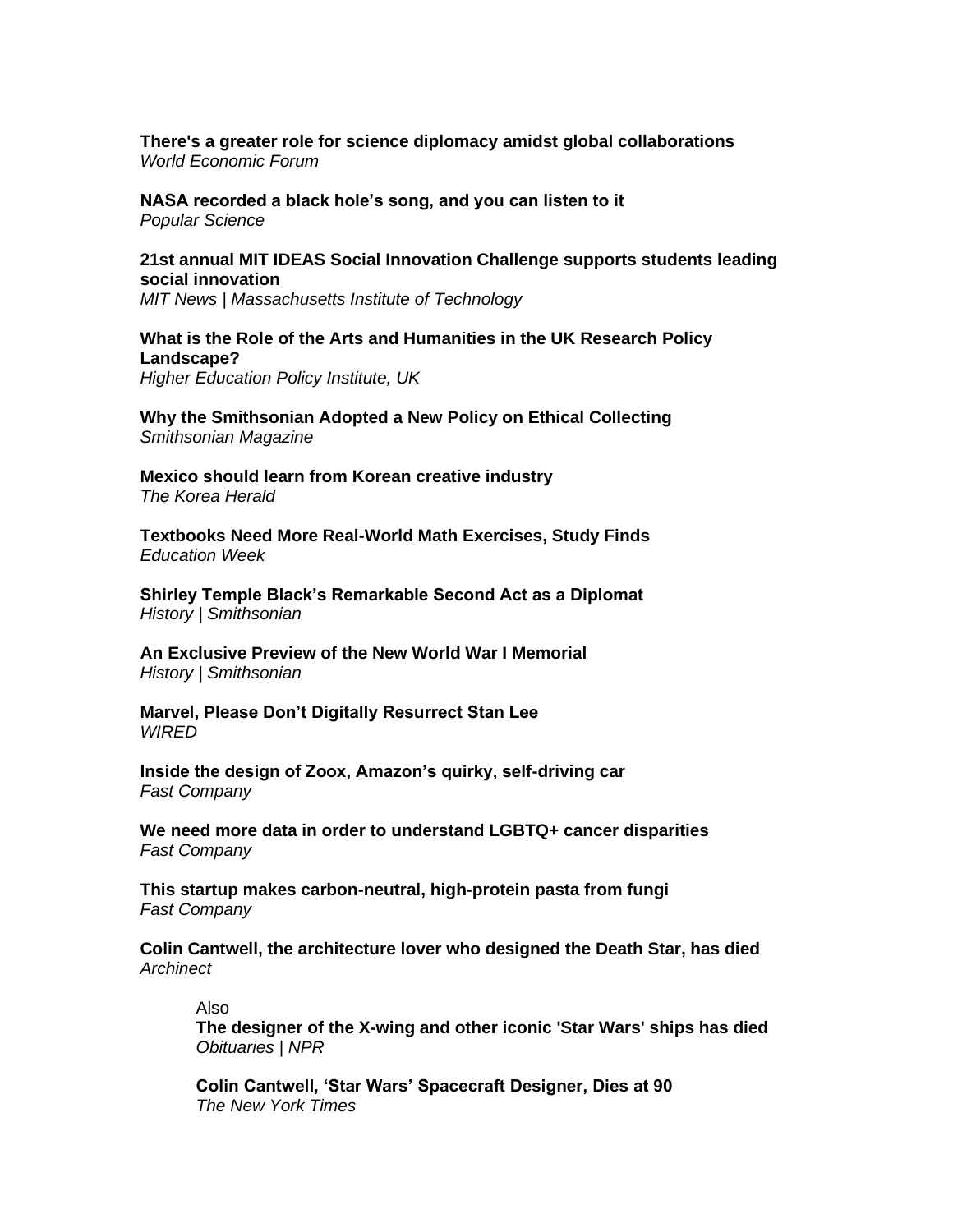## **[Inspired by Adam Smith: Why do people buy cool pocket gadgets?](https://vpostrel.com/blog/inspired-by-adam-smith-why-do-people-buy-cool-pocket-gadgets)**

*Dynamist Blog | Virginia Postrel*

**[The smallest viable audience](https://seths.blog/2022/05/the-smallest-viable-audience/)** *Seth's Blog*

**[What you can learn from visiting every nation on Earth](https://www.nationalgeographic.com/travel/article/what-you-can-learn-from-visiting-every-nation-on-earth)** *National Geographic*

**[Man uses TikTok to offer 'dinner with dad' to any kid that needs one, even adult](https://www.upworthy.com/dinner-with-dad-tiktok)  [ones](https://www.upworthy.com/dinner-with-dad-tiktok)**

*Upworthy*

**[The best questions that Redditors asked me](https://www.gatesnotes.com/About-Bill-Gates/2022-Reddit-AMA)** *Gates Notes*

**[Is Gaming Good for You?](https://freakonomics.com/podcast/is-gaming-good-for-you/)** *People I (Mostly) Admire | Freakonomics*

**[Designer's 'Bionic Reading' Tool To Prompt Your Brain To Read Faster Goes Viral](https://designtaxi.com/news/418760/Designer-s-Bionic-Reading-Tool-To-Prompt-Your-Brain-To-Read-Faster-Goes-Viral/)** *DesignTAXI.com*

**[Work Versus Making Art: The Dimes Define The Difference](https://cdn.psychologytoday.com/us/blog/the-naked-creative/202205/work-versus-making-art-the-dimes-define-the-difference)** *The Naked Creative*

**[Why won't some people pay for news?](https://www.niemanlab.org/2022/05/why-wont-some-people-pay-for-news/)** *Nieman Lab*

**[This 715-song playlist is scientifically verified to give you the chills, thanks to](https://bigthink.com/neuropsych/frisson-song-playlist/)  ["frisson"](https://bigthink.com/neuropsych/frisson-song-playlist/)** *Big Think*

**[How Kenny Loggins Became The King of '80s Movie Soundtracks](https://www.mentalfloss.com/posts/kenny-loggins-80s-movie-soundtracks-king)** *Mental Floss* 

**[A computer scientist explains how nonprogrammers are building more of the](https://www.fastcompany.com/90753551/a-computer-scientist-explains-how-nonprogrammers-are-building-more-of-the-worlds-software)  [world's software](https://www.fastcompany.com/90753551/a-computer-scientist-explains-how-nonprogrammers-are-building-more-of-the-worlds-software)** *Fast Company*

**[Inside the smell-o-verse: Meet the companies trying to bring scent to the](https://www.fastcompany.com/90744828/inside-the-smell-a-verse-meet-the-companies-trying-to-bring-smell-to-the-metaverse)  [metaverse](https://www.fastcompany.com/90744828/inside-the-smell-a-verse-meet-the-companies-trying-to-bring-smell-to-the-metaverse)**

*Fast Company*

**[A slavery-era instrument is on the National Mall, singing 'songs of liberation'](https://www.npr.org/2022/05/19/1099098205/a-slavery-era-instrument-is-on-the-national-mall-singing-songs-of-liberation)** *Arts & Culture | NPR*

**[Taylor Swift gave a commencement speech with a ton of practical advice about](https://www.upworthy.com/taylor-swift-gave-a-commencement-speech-with-a-ton-of-practical-advice-about-getting-over-mistakes)  [getting over mistakes](https://www.upworthy.com/taylor-swift-gave-a-commencement-speech-with-a-ton-of-practical-advice-about-getting-over-mistakes)** *Upworthy*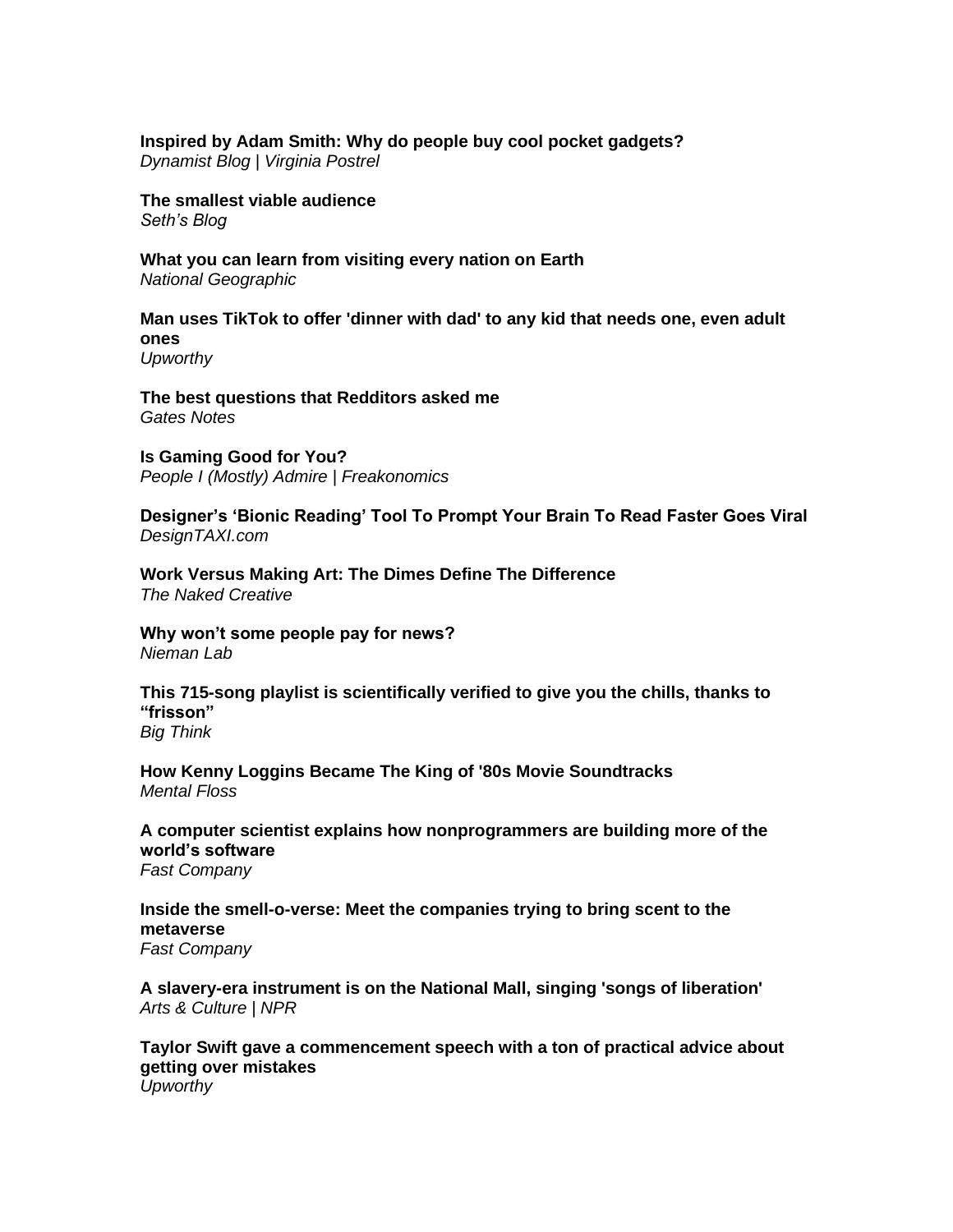**What Is the Future of College — [and Does It Have Room for Men?](https://freakonomics.com/podcast/what-is-the-future-of-college-and-does-it-have-room-for-men/)** *Freakonomics*

**[How the Best Teams Keep Good Ideas Alive](https://hbr.org/2022/05/how-the-best-teams-keep-good-ideas-alive)** *Harvard Business Review*

**[Who owns Einstein? The battle for the world's most famous](https://www.theguardian.com/media/2022/may/17/who-owns-einstein-the-battle-for-the-worlds-most-famous-face) face** *The Guardian*

**[Possibility is fragile](https://seths.blog/2022/05/possibility-is-fragile/)** *Seth's Blog*

**[The Hardest Part of Making a Modern Star Wars Movie, According to Kathleen](https://gizmodo.com/new-star-wars-films-kathleen-kennedy-rey-skywalker-rian-1848944029)  [Kennedy](https://gizmodo.com/new-star-wars-films-kathleen-kennedy-rey-skywalker-rian-1848944029)** *Gizmodo*

**[Ukraine's information war is winning hearts and minds in the West](https://www.niemanlab.org/2022/05/ukraines-information-war-is-winning-hearts-and-minds-in-the-west/)** *Nieman Lab*

**[Building A Workplace That Women—And Others—Find Inclusive](https://www.forbes.com/sites/davidmichels/2022/05/18/building-a-workplace-that-women-and-others-find-inclusive/)** *Forbes*

**[For the First Time, Scientists Have Grown Plants in Moon Soil —](https://www.greenmatters.com/p/plants-grow-in-moon-soil) Taken From the [Apollo Missions](https://www.greenmatters.com/p/plants-grow-in-moon-soil)** *Green Matters*

**[A Boxed Set for the Birds Hopes to Save Them, Too](https://www.nytimes.com/2022/05/17/arts/music/for-the-birds-birdsong.html)** *The New York Times*

**[Buffalo's poet laureate calls for change](https://www.wpr.org/buffalos-poet-laureate-calls-change)** *NPR News*

**[COVID-19 changed the health and beauty industries. Here's how buyers and](https://www.fastcompany.com/90751439/covid-19-changed-the-health-and-beauty-industries-heres-how-buyers-and-sellers-should-adapt)  [sellers should adapt](https://www.fastcompany.com/90751439/covid-19-changed-the-health-and-beauty-industries-heres-how-buyers-and-sellers-should-adapt)** *Fast Company*

**[A neuroscientist on the shifts in our media use and the effect on our brains](https://www.fastcompany.com/90752667/a-neuroscientist-on-the-shifts-in-our-media-use-and-the-ireffect-on-our-brains)** *Fast Company*

**[UNESCO celebrates Forest Whitaker's decade of action](https://www.unesco.org/en/articles/unesco-celebrates-forest-whitakers-decade-action)** *UNESCO*

**Managing Knowledge Spaghetti - [How collaboration platforms can help](https://bradenkelley.com/2022/05/managing-knowledge-spaghetti/)  [turbocharge your innovation efforts](https://bradenkelley.com/2022/05/managing-knowledge-spaghetti/)** *Human-Centered Change and Innovation*

**[Speak With Empathy!](https://www.hiphopscienceshow.com/post/speak-with-empathy)** *#HipHopMD*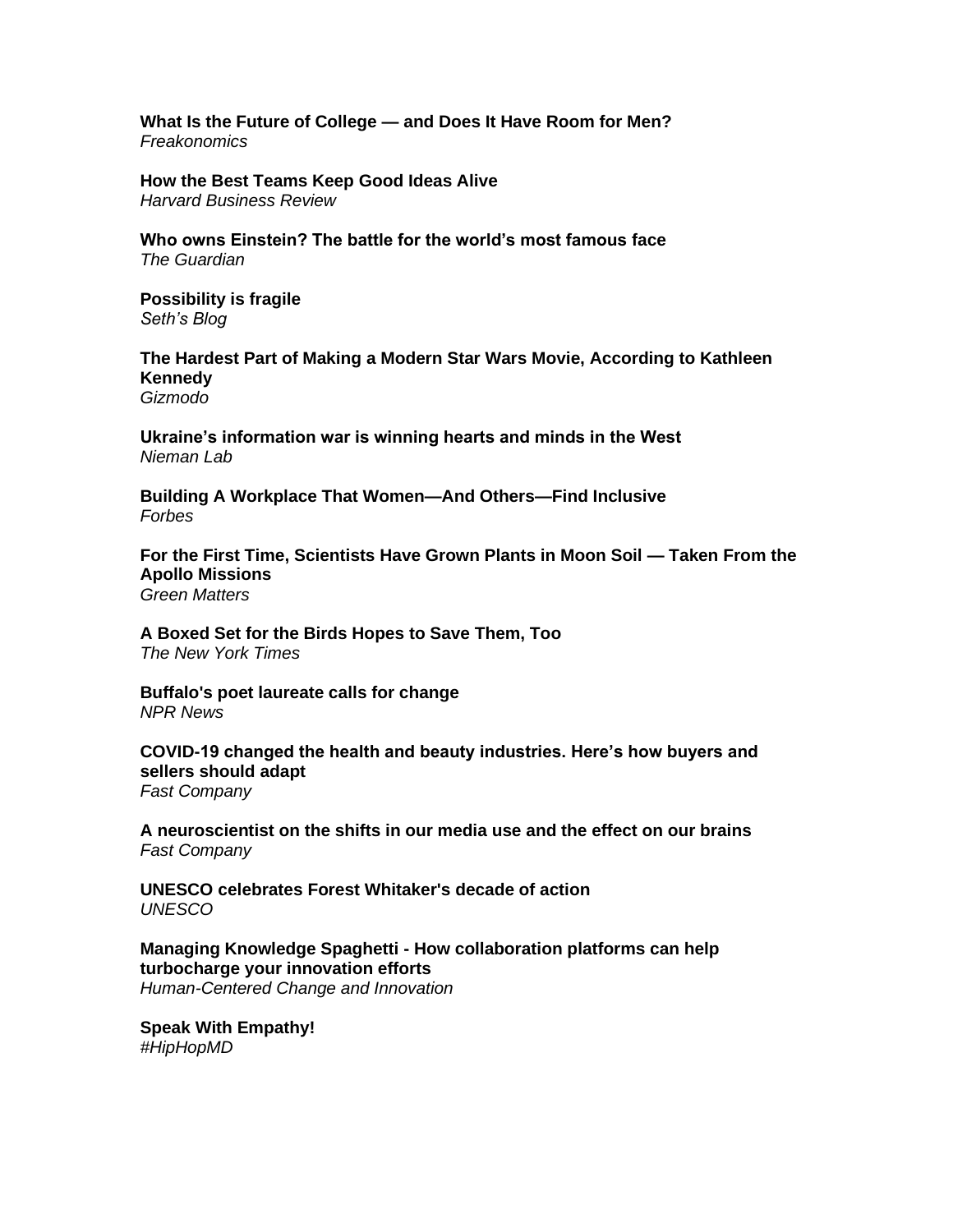## **[The Power Of The Other Hand Project: Art \(and Science\) against violence towards](https://www.creativitypost.com/arts/the-power-of-the-other-hand-project-art-and-science-against-violence-towards-women)  [women](https://www.creativitypost.com/arts/the-power-of-the-other-hand-project-art-and-science-against-violence-towards-women)**

*The Creativity Post*

**[You Can't Have Creativity Without Boredom](https://lithub.com/you-cant-have-creativity-without-boredom/)** *Literary Hub*

**[USC Games Expo 2022 Takes Participants on a Ten Hour, Multi-World Adventure](https://viterbischool.usc.edu/news/2022/05/usc-games-expo-2022-takes-participants-on-a-ten-hour-multi-world-adventure/)** *USC Viterbi School of Engineering | University of Southern California*

**[The case for revolutionizing child care in America](https://www.npr.org/sections/money/2022/05/17/1098524454/the-case-for-revolutionizing-child-care-in-america)** *Planet Money | NPR*

**[University of Minnesota technology allows amputees to control a robotic arm with](https://www.eurekalert.org/news-releases/952896)  [their mind](https://www.eurekalert.org/news-releases/952896)** *EurekAlert! | AAAS*

**[Why Scientists Are Turning Molecules Into Music -](https://www.smithsonianmag.com/science-nature/why-scientists-are-turning-molecules-into-music-180980022/) Converting DNA sequences [and particle vibrations into notes allows researchers to recognize unseen patterns](https://www.smithsonianmag.com/science-nature/why-scientists-are-turning-molecules-into-music-180980022/)  [and create songs for outreach](https://www.smithsonianmag.com/science-nature/why-scientists-are-turning-molecules-into-music-180980022/)**

*Science & Nature | Smithsonian*

**[New NSF program hopes to rev the nation's](https://www.science.org/content/article/new-nsf-program-hopes-rev-nation-s-engines-innovation) 'engines' of innovation** *Science | AAAS*

**[How neurodiverse perspectives can help fuel innovation](https://o.canada.com/sponsored/news-sponsored/how-neurodiverse-perspectives-can-help-fuel-innovation)** *Canada.Com*

**[How the Brain Tells Apart Important and Unimportant Sensations](https://www.scientificamerican.com/article/how-the-brain-tells-apart-important-and-unimportant-sensations/)** *Scientific American* 

**[Physicists And Fugues: A Well-Tempered Pairing](https://3quarksdaily.com/3quarksdaily/2022/05/physicists-and-fugues-a-well-tempered-pairing.html)** *3 Quarks Daily*

**[Computer Scientists Prove That Certain Problems Are Truly Hard](https://www.quantamagazine.org/computer-scientists-prove-certain-problems-are-truly-hard-20220511/)** *Quanta Magazine*

**[Ringling Circus Is Returning. Lions, Tigers and Dumbo Are Not](https://www.nytimes.com/2022/05/18/arts/ringling-circus-returning.html)** *The New York Times*

**[What does it take for someone to become a 'different person'?](https://psyche.co/ideas/what-does-it-take-for-someone-to-become-a-different-person)** *Psyche*

**[The Birth of the Egghead Paperback](https://theamericanscholar.org/the-birth-of-the-egghead-paperback/)** *The American Scholar*

**[Digital Humanists Need to Learn How to Count -](https://www.chronicle.com/article/digital-humanists-need-to-learn-how-to-count) A prominent recent book in the [field suffers serious methodological pitfalls.](https://www.chronicle.com/article/digital-humanists-need-to-learn-how-to-count)** *The Chronicle of Philanthropy*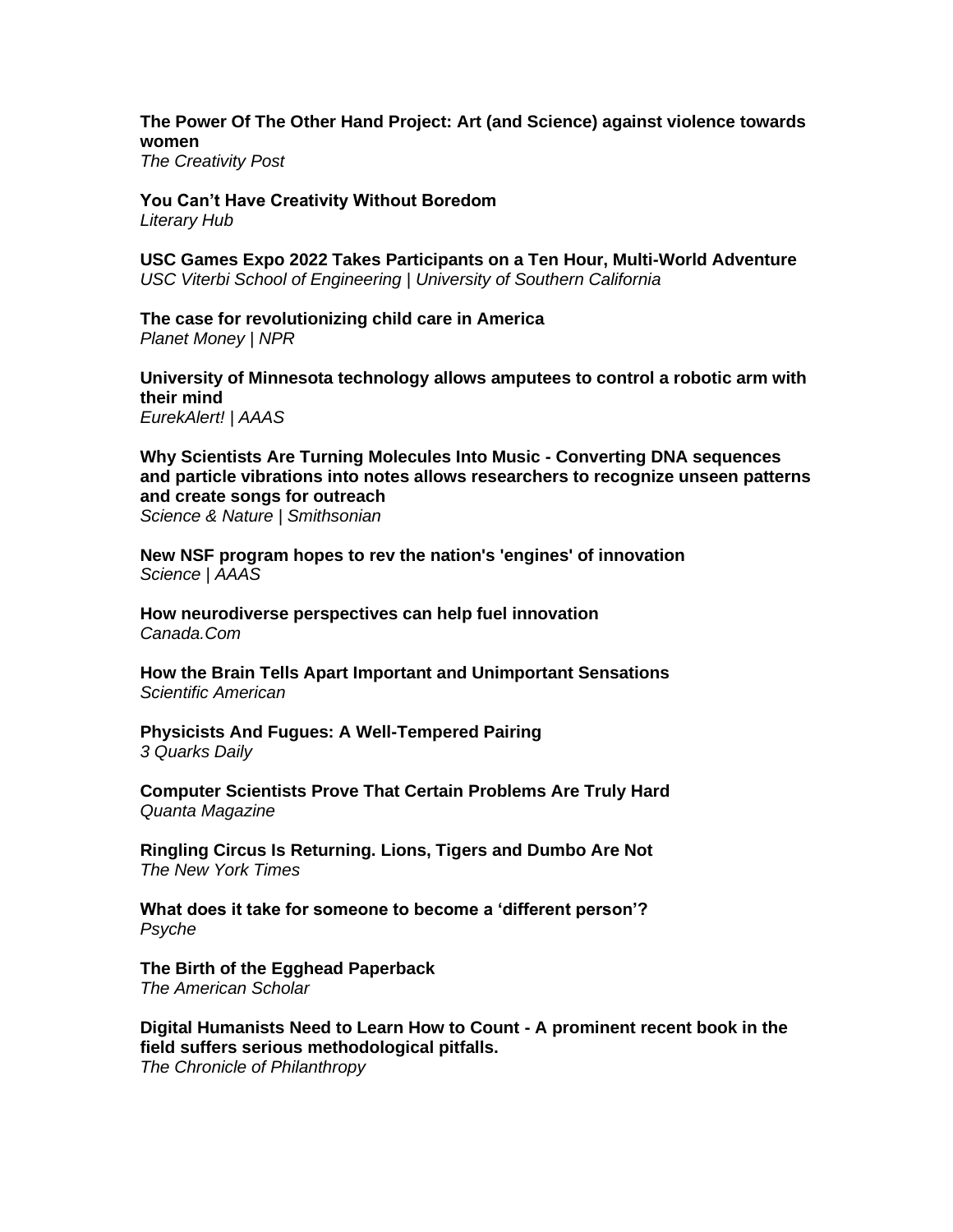**[Fold an Elaborate Origami Menagerie with DIY Instructions from Jo Nakashima](https://www.thisiscolossal.com/2022/05/jo-nakashima-origami-animals/)** *Colossal*

**[A court just blew up internet law because it thinks YouTube isn't a website](https://www.theverge.com/2022/5/13/23068423/fifth-circuit-texas-social-media-law-ruling-first-amendment-section-230)** *The Verge*

**[Microsoft reinvents the mouse for people with disabilities](https://www.fastcompany.com/90752585/microsoft-reinvents-the-mouse-for-people-with-disabilities)** Co.Design | Fast Company

**[Big achievement in black hole imaging gets assist from UW scientists](https://www.wpr.org/big-achievement-black-hole-imaging-gets-assist-uw-scientists)** *Wisconsin Public Radio*

**[See the cutting-edge tech turning government buildings into lean, green machines](https://www.fastcompany.com/90752628/see-the-cutting-edge-tech-turning-government-buildings-into-lean-green-machines)** *Co.Design | Fast Company*

**[Chicago alt-weekly survives column clash, going nonprofit](https://www.seattletimes.com/entertainment/chicago-alt-weekly-survives-column-clash-going-nonprofit/)** *The Seattle Times*

**[Cluttercore: Gen Z's revolt against millennial minimalism is grounded in Victorian](https://theconversation.com/cluttercore-gen-zs-revolt-against-millennial-minimalism-is-grounded-in-victorian-excess-182706)  [excess](https://theconversation.com/cluttercore-gen-zs-revolt-against-millennial-minimalism-is-grounded-in-victorian-excess-182706)** *The Conversation*

**[Where to Buy Vinyl Records Online or in Person -](https://www.wired.com/story/where-to-buy-vinyl-records/) The best way to support your [favorite musicians is by going straight to the source.](https://www.wired.com/story/where-to-buy-vinyl-records/)** *WIRED*

**[Aerial Photos by Bernhard Lang Capture the Largest Aircraft Boneyard in the](https://www.thisiscolossal.com/)  [World](https://www.thisiscolossal.com/)** *Colossal*

**[Activist Symbols and Witty Scenarios Are Woven into Towering Hair Sculptures](https://www.thisiscolossal.com/2022/05/laetitia-ky-hair-sculpture/)  [by Laetitia Ky](https://www.thisiscolossal.com/2022/05/laetitia-ky-hair-sculpture/)**

*Colossal*

**[Why Success in Canada Means Moving to America](https://thewalrus.ca/why-success-in-canada-means-moving-to-america/)** *The Walrus*

**[Here's the best \(legal\) site for free e-books, music, and movies](https://www.fastcompany.com/90751722/hoopla-library-free-legal-e-books-music-movies)** *Fast Company*

**[Turning Data Into Music May Help Scientists Study Nature](https://cdn.psychologytoday.com/us/blog/mind-your-molecules/202205/turning-data-music-may-help-scientists-study-nature)** *Mind Your Molecules | Psychology Today*

**[Ten Transformational Change Principles](https://bradenkelley.com/2022/05/ten-transformational-change-principles/)**

*Human-Centered Change and Innovation*

**[Can the automotive industry scale fast enough?](https://www.mckinsey.com/industries/automotive-and-assembly/our-insights/can-the-automotive-industry-scale-fast-enough)** *McKinsey Quarterly*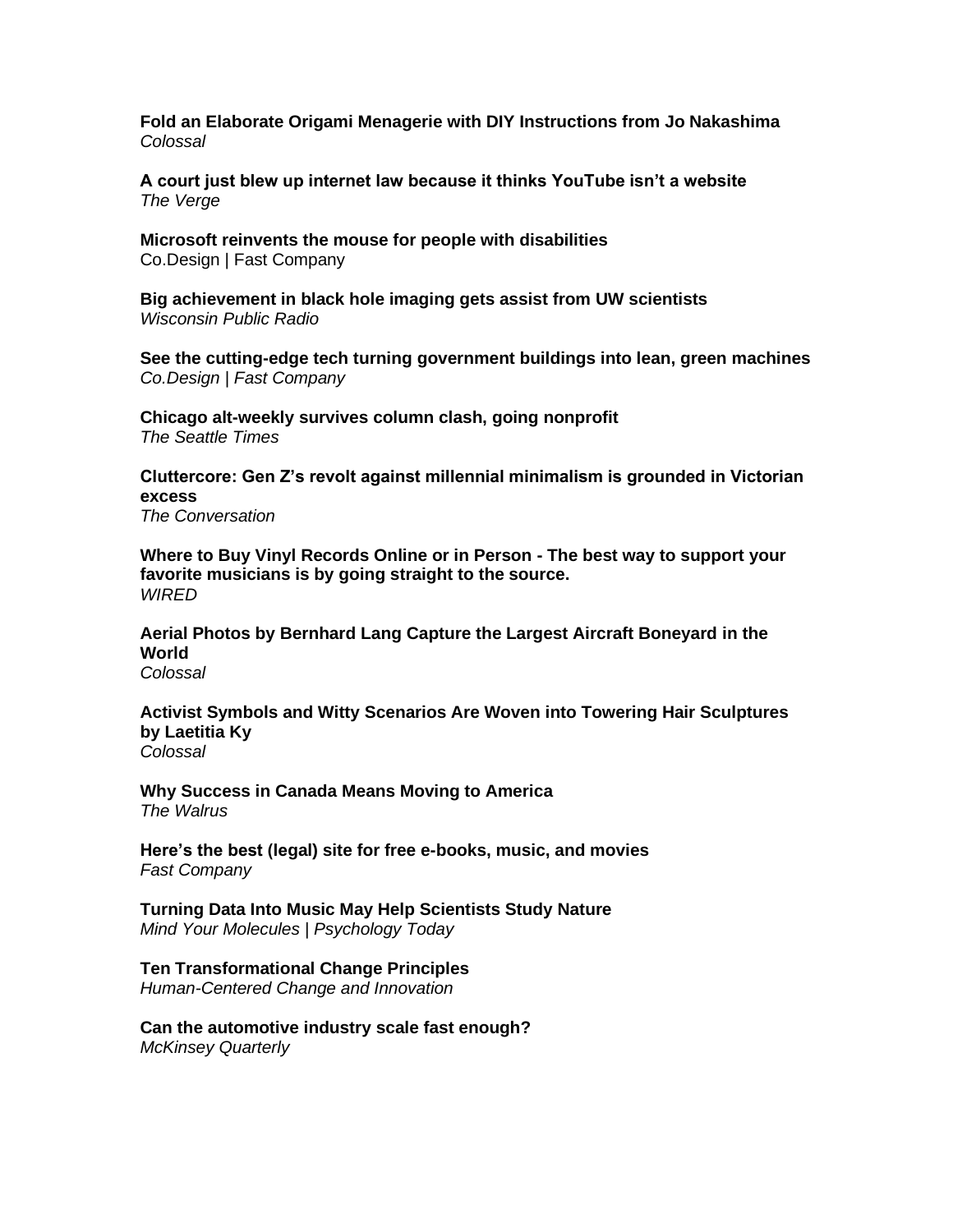**[David Zaslav Outlines Warner Bros. Discovery's 'Focus on Financial](https://variety.com/2022/tv/news/david-zaslav-warner-bros-discovery-financial-memo-1235268211/)  [Opportunities' in Memo to Staff \(EXCLUSIVE\)](https://variety.com/2022/tv/news/david-zaslav-warner-bros-discovery-financial-memo-1235268211/)** *Variety*

**[\[Science Solitaire\] 'Uncreativity' is learned](https://www.rappler.com/voices/thought-leaders/science-solitaire-uncreativity-is-learned/)** *Rappler*

**['Physicists Have Always Been Philosophers': In Conversation With Frank Wilczek](https://thereader.mitpress.mit.edu/physicists-have-always-been-philosophers-in-conversation-with-frank-wilczek/)** *The MIT Press Reader*

**[The purpose-driven workforce: Attracting and developing talent to technology's](https://www.weforum.org/agenda/2022/05/attracting-and-developing-talent-to-techs-highest-calling/)  [highest calling](https://www.weforum.org/agenda/2022/05/attracting-and-developing-talent-to-techs-highest-calling/)** The World Economic Forum

**[Man Paralyzed From Waist Down Uses Microchip Implanted In Brain To Drive](https://denver.cbslocal.com/2022/05/22/man-paralyzed-waist-down-drives-race-car-implanted-microchip/)  [Race Car](https://denver.cbslocal.com/2022/05/22/man-paralyzed-waist-down-drives-race-car-implanted-microchip/)** *CBS Denver*

# **[The Ecosystem: US aims to grow innovation clusters beyond Silicon Valley and](https://sciencebusiness.net/news/ecosystem-us-aims-grow-innovation-clusters-beyond-silicon-valley-and-boston)  [Boston](https://sciencebusiness.net/news/ecosystem-us-aims-grow-innovation-clusters-beyond-silicon-valley-and-boston)**

*Science | Business*

**[Artists create art](https://www.ideatovalue.com/insp/nickskillicorn/2022/05/artistscreateart/)** *Idea to Value*

**[35 Brilliant Science Websites and Tools for Lifelong Learners](https://ali.medium.com/35-brilliant-science-websites-and-tools-for-lifelong-learners-96139defa87d)** *Ali | Medium*

**[The 7 habits of insanely prolific creators](https://iamalexmathers.medium.com/the-7-habits-of-insanely-prolific-creators-2a0e9eff06d4)** *I am Alex Mathers | Medium*

**[Be a scientific American](https://www.newberryobserver.com/opinion/columns/38041/be-a-scientific-american)** *The Newberry Observer*

**[Princeton University appoints vice dean for innovation](https://centraljersey.com/2022/05/21/princeton-university-appoints-craig-arnold-as-vice-dean-for-innovation/)** *Princeton University*

**[Meet the Seattle-area teen geeks that just won awards at an international science](https://www.geekwire.com/2022/meet-the-seattle-area-teen-geeks-that-just-won-awards-at-an-international-science-fair/)  [fair](https://www.geekwire.com/2022/meet-the-seattle-area-teen-geeks-that-just-won-awards-at-an-international-science-fair/)** *GeekWire*

**[With "Night of Ideas," French diplomacy delivers an evening of pure Atlanta](https://www.atlantamagazine.com/news-culture-articles/with-night-of-ideas-french-diplomacy-delivers-an-evening-of-pure-atlanta-innovation/)  [innovation](https://www.atlantamagazine.com/news-culture-articles/with-night-of-ideas-french-diplomacy-delivers-an-evening-of-pure-atlanta-innovation/)** *Atlanta Magazine*

**[Scientists Reveal the Artistic World Found Under a Microscope](https://mymodernmet.com/olympus-image-of-the-year-2021/)** *My Modern Met*

**[Inspiring STEM Creativity and the DIY Spirit with a New Virtual Field Trip from The](https://www.eschoolnews.com/2022/05/20/inspiring-stem-creativity-and-the-diy-spirit-with-a-new-virtual-field-trip-from-the-home-depot-and-discovery-education/)  [Home Depot and Discovery Education](https://www.eschoolnews.com/2022/05/20/inspiring-stem-creativity-and-the-diy-spirit-with-a-new-virtual-field-trip-from-the-home-depot-and-discovery-education/)** *eSchool News*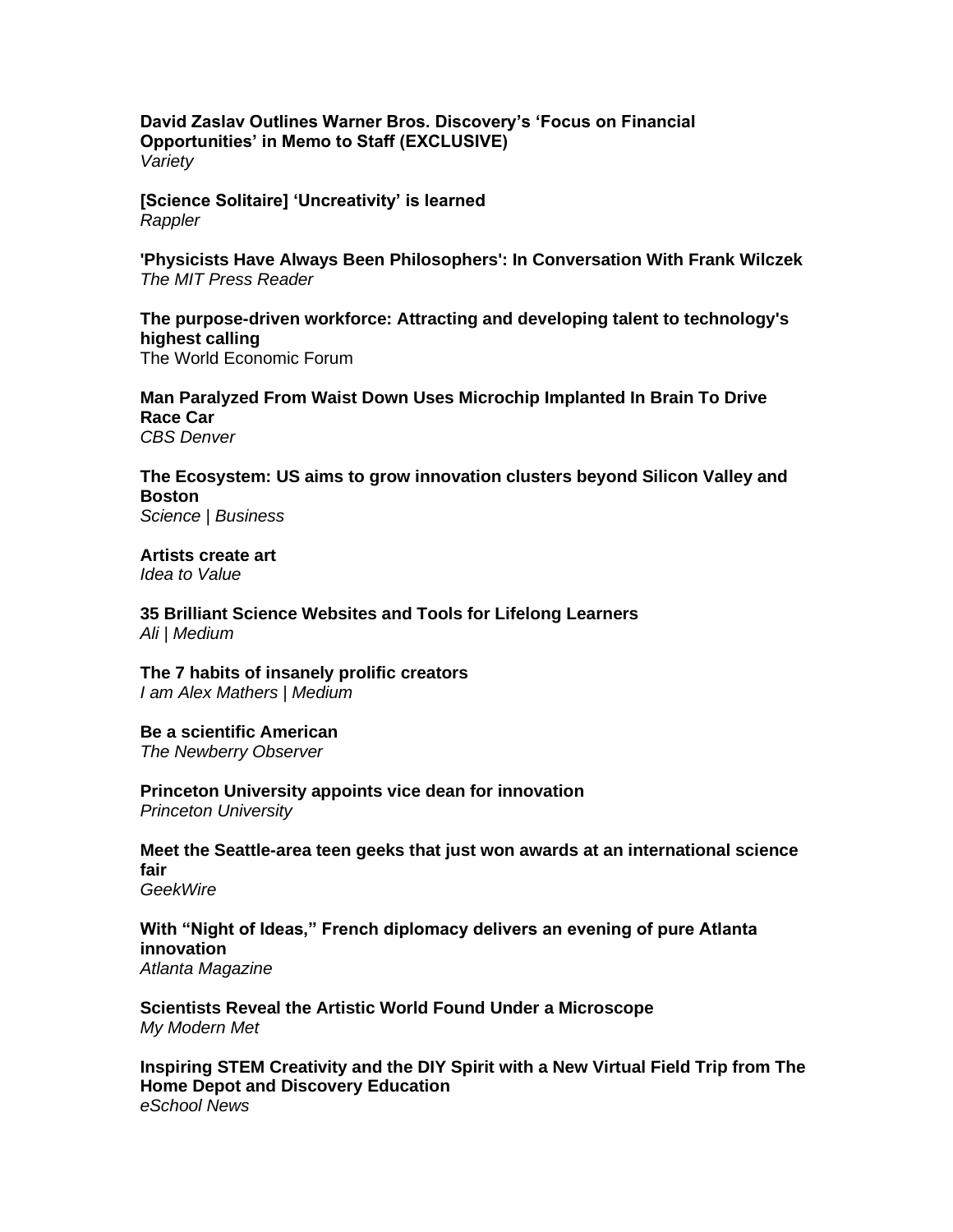**[Frustration builds over lengthy delay in revamping Mexico's science law](https://www.nature.com/articles/d41586-022-01408-5)** *Nature*

**[Microchips that mimic the human brain could make AI far more energy efficient](https://www.science.org/content/article/microchips-mimic-human-brain-could-make-ai-far-more-energy-efficient)** *Science* 

**[Absence of structural brain changes from mindfulness-based stress reduction](https://www.science.org/doi/10.1126/sciadv.abk3316)** *Science Advances | Science* 

**What word appeals to you the most - [creativity, innovation, or entrepreneurship?](https://www.linkedin.com/posts/cyndi-burnett-ed-d-7990014_creativity-innovation-entrpreneurship-activity-6932290004824064002-s67y)** *Creativity and Education | LinkedIn*

**[Gaze upon the supermassive black hole at the center of our galaxy](https://www.popsci.com/science/black-hole-milky-way-center/)** *Popular Science*

**[3 Important Lessons Every Creator Can Take From Netflix's 'Bridgerton'](https://medium.com/swlh/3-important-lessons-every-creator-can-take-from-netflixs-bridgerton-192932e97be7)** *Medium* 

**[The Future of Cinema is Video Games, Just Not the Way You Think](https://newanddigital.medium.com/the-future-of-cinema-is-video-games-just-not-the-way-you-think-b6a664099b76)** *New & Digital | Medium*

**[Founders of the Grand Challenges Scholars Program Awarded Gordon Prize](https://www.nae.edu/275880/Founders-of-the-Grand-Challenges-Scholars-Program-Awarded-Gordon-Prize)** *National Academy of Engineering*

**[NAE National Meeting Celebrates Women and Excellence in Engineering](https://www.nae.edu/275934/NAE-National-Meeting-Celebrates-Women-and-Excellence-in-Engineering)** *National Academy of Engineering*

**[The Role of Engineers in Women's Health](https://www.nae.edu/271946/The-Role-of-Engineers-in-Womens-Health)** *National Academy of Engineering*

**[A quick guide to the most important AI law you've never heard of](https://www.technologyreview.com/2022/05/13/1052223/guide-ai-act-europe/)** *MIT Technology Review*

**[MIT Sloan innovation startups pursue AI at scale](https://www.techtarget.com/searchcio/news/252518135/MIT-Sloan-innovation-startups-pursue-AI-at-scale)** *Tech Target*

**[The One Person That Can Change Your Life](https://imagine-er7.com/2022/05/16/the-one-person-that-can-change-your-life/)** *Imagineer7's Weblog*

**[7 Ways To Wake Up Your Imagination](https://imagine-er7.com/2022/05/14/7-ways-to-wake-up-your-imagination/)** *Imagineer7's Weblog*

**[7 Tenets of Creative Thinking](https://imagine-er7.com/2022/05/14/7-tenets-of-creative-thinking/)** *Imagineer7's Weblog*

**[What Does a Coffee Cup Tell You About Yourself?](https://imagine-er7.com/2022/05/13/what-does-a-coffee-cup-tell-you-about-yourself-2/)** *Imagineer7's Weblog*

**[What a DAO Can —](https://hbr.org/2022/05/what-a-dao-can-and-cant-do) and Can't — Do** *The Big Idea Series | Harvard Business Review*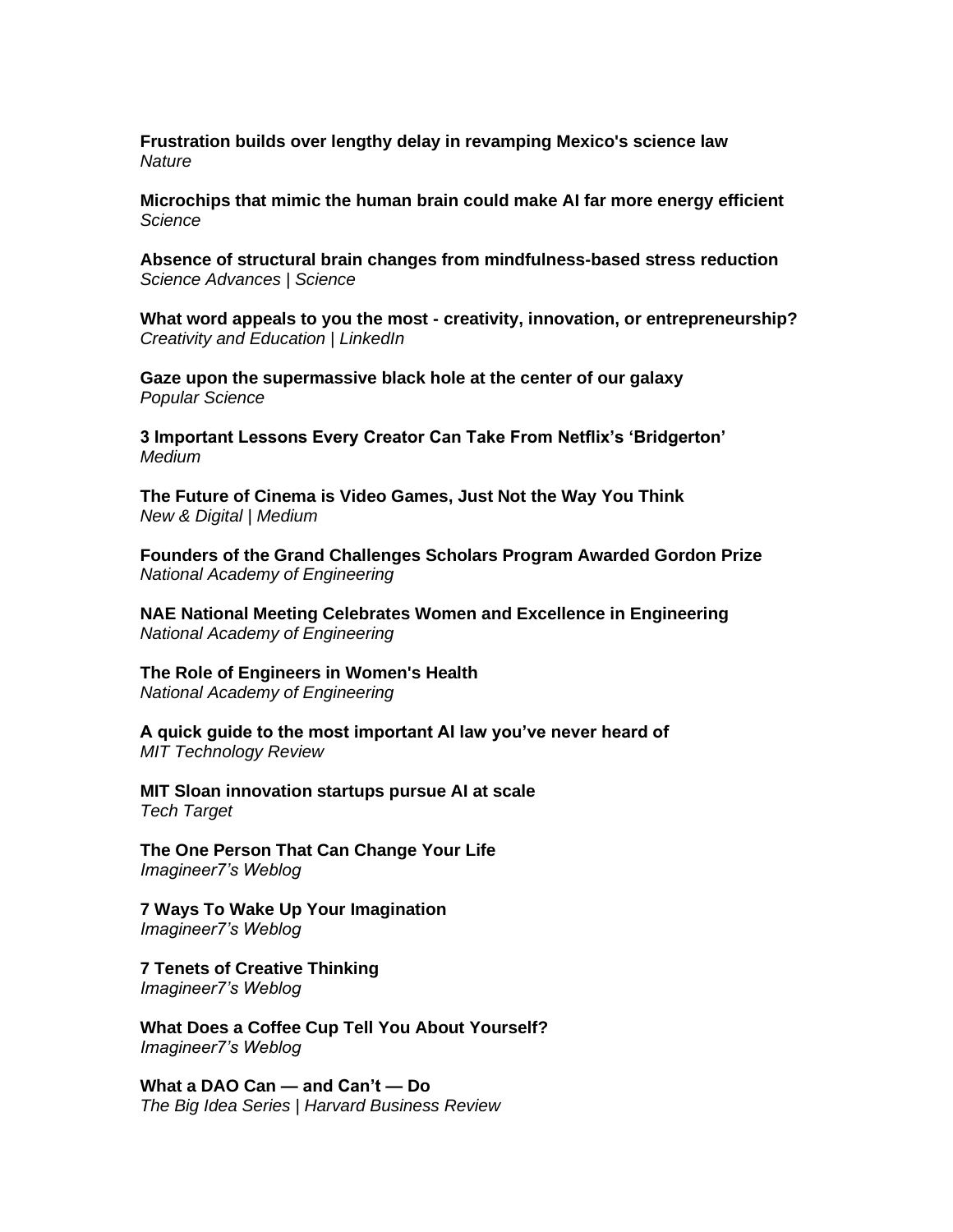**[This Viscous Liquid Metal Could Lead to A Revolutionary Robotics Breakthrough](https://www.inverse.com/science/gallium-liquid-metal-robots)** *Inverse*

**[Researchers find cause of Sudden Infant Death Syndrome](https://www.fox9.com/news/researchers-find-cause-of-sudden-infant-death-syndrome)** *Fox 9 | KMSP*

**[Google Debuts Skin Color Scale Anyone Can Use To Inspire Accurate](https://designtaxi.com/news/418684/Google-Debuts-Skin-Color-Scale-Anyone-Can-Use-To-Inspire-Accurate-Representation/)  [Representation](https://designtaxi.com/news/418684/Google-Debuts-Skin-Color-Scale-Anyone-Can-Use-To-Inspire-Accurate-Representation/)** *DesignTAXI.com*

**[Pirates of OpenSea: NFTs Repeat Internet History](https://www.creativefuture.org/pirates-of-opensea-nfts-repeat-internet-history/)**

*CreativeFuture*

**[The "Declaration for the Future of the Internet": What Does it Mean for Copyright](https://hughstephensblog.net/2022/05/08/the-declaration-for-the-future-of-the-internet-what-does-it-mean-for-copyright-industries/)  [Industries?](https://hughstephensblog.net/2022/05/08/the-declaration-for-the-future-of-the-internet-what-does-it-mean-for-copyright-industries/)**

*Hugh Stephens Blog*

**[Spontaneous movements may kickstart your creativity](https://www.ideatovalue.com/crea/nickskillicorn/2022/05/spontaneous-movements-may-kickstart-your-creativity/)** *Idea to Value*

**[What Education Can Learn From The Successful Pivot Of Food Delivery](https://www.forbes.com/sites/forbestechcouncil/2022/05/12/what-education-can-learn-from-the-successful-pivot-of-food-delivery/)** *Forbes* 

**[This Gene Mutation Breaks the Immune System. Why Has It Survived?](https://www.wired.com/story/genetic-mutation-breaks-immune-system/)** *WIRED*

**[The Internet Origin Story You Know Is Wrong](https://www.wired.com/story/internet-origin-story-bbs/)** *WIRED*

**[See Lego's stunning new set, which turns Van Gogh's 'Starry Night' into 3D art](https://www.fastcompany.com/90752591/see-legos-stunning-new-set-which-turns-van-goghs-starry-night-into-3d-art)** *Fast Company*

**[Novelty Bias](https://www.ideatovalue.com/curi/nickskillicorn/2022/05/novelty-bias/)** *Idea to Value*

**["How can you not love this job?"](https://www.gatesnotes.com/Health/Paul-Farmer-Dedication)** *Gates Notes*

**[How Brands Are Experimenting with Web3](https://hbr.org/2022/05/how-brands-are-experimenting-with-web3)** *The Big Idea Series | Harvard Business Review*

**[Are Women Reaching Parity with Men in STEM?](https://econofact.org/are-women-reaching-parity-with-men-in-stem)** *Econofact*

**[What Can N.F.T.s Do for Dead Artists?](https://www.newyorker.com/culture/infinite-scroll/what-can-nfts-do-for-dead-artists)** *The New Yorker*

**[How the James Webb Space Telescope beat all expectations](https://medium.com/starts-with-a-bang/how-the-james-webb-space-telescope-beat-all-expectations-d634af4fc961)** *Starts With A Bang | Medium*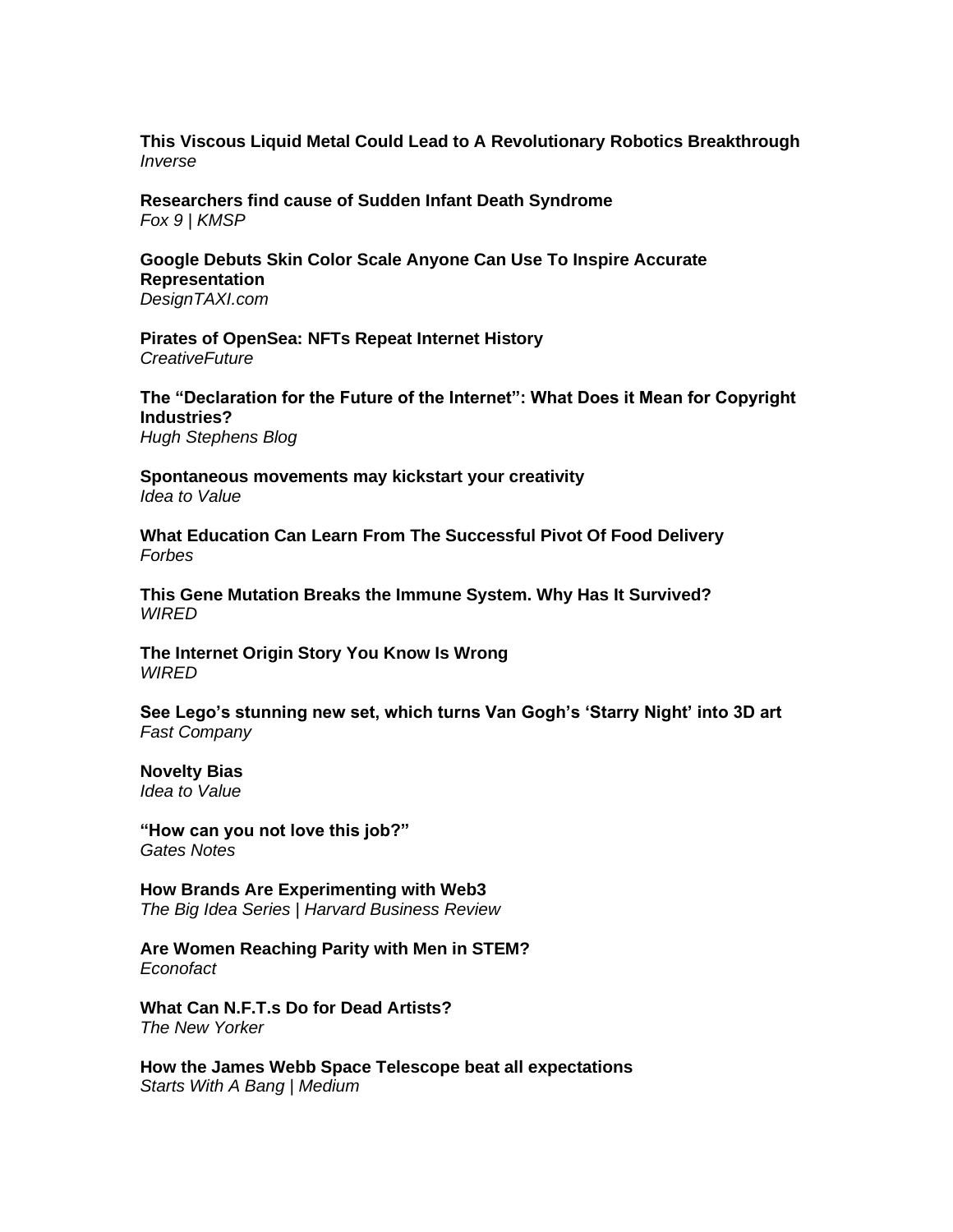**[How Ford is trying to fix public EV charging](https://www.popsci.com/technology/how-ford-is-trying-to-fix-public-ev-charging/)** *Popular Science*

**[NASA and Crayola Collaborate to Bring Creativity Into Classrooms, Other](https://spacecoastdaily.com/2022/05/nasa-and-crayola-collaborate-to-bring-creativity-into-classrooms-other-learning-environments/)  [Learning Environments](https://spacecoastdaily.com/2022/05/nasa-and-crayola-collaborate-to-bring-creativity-into-classrooms-other-learning-environments/)** *Space Coast Daily*

**[What Makes Some More Afraid of Change Than Others?](https://neurosciencenews.com/gene-expression-fear-change-20587/)** *Neuroscience News*

**[Innovation Lessons, Insights, And Secrets From Six Industry Leaders](https://www.forbes.com/sites/rhettpower/2022/05/15/innovation-lessons-insights-and-secrets-from-six-industry-leaders/)** *Forbes*

**[How to brainstorm brilliant ideas in teams without sliding into 'groupthink'](https://phys.org/news/2022-05-brainstorm-brilliant-ideas-teams-groupthink.html)** *Phys.org*

**[Google is betting big on ambient computing. But it's getting it wrong](https://www.fastcompany.com/90751095/google-is-betting-big-on-ambient-computing-but-its-getting-it-wrong)** *Fast Company*

**[Millions of plastic COVID-19 tests end up in landfills. This biodegradable test](https://www.fastcompany.com/90751596/millions-of-plastic-covid-tests-end-up-in-landfills-this-biodegradable-test-could-be-a-game-changer)  [could be a game-changer](https://www.fastcompany.com/90751596/millions-of-plastic-covid-tests-end-up-in-landfills-this-biodegradable-test-could-be-a-game-changer)** *Fast Company*

**[Google is betting big on ambient computing. But it's getting it wrong](https://www.fastcompany.com/90751095/google-is-betting-big-on-ambient-computing-but-its-getting-it-wrong)** *Fast Company*

**[Using a Disciplinary Lens to Expand Your Creativity](https://creativityandeducation.com/using-a-disciplinary-lens-to-expand-creativity/)** *Creativity and Education*

**[Everyone else is](https://seths.blog/2022/05/everyone-else-is/)** *Seth's Blog*

**[Data, information and decisions](https://seths.blog/2022/05/data-information-and-decisions/)** *Seth's Blog*

**[Intergenerational playgroup brings kids to nursing home to hang out with older](https://www.upworthy.com/generational-playgroup-kids-play-with-grandparents)  [residents](https://www.upworthy.com/generational-playgroup-kids-play-with-grandparents)** *Upworthy*

**[A' Design Award 2021–22 Winners Prove Creativity Makes The Future](https://designtaxi.com/news/418703/A-Design-Award-2021-22-Winners-Prove-Creativity-Makes-The-Future-Extraordinary/)  [Extraordinary](https://designtaxi.com/news/418703/A-Design-Award-2021-22-Winners-Prove-Creativity-Makes-The-Future-Extraordinary/)** *DesignTAXI.com*

**[How to Adopt an Explorer Mindset](https://cdn.psychologytoday.com/us/blog/the-innovator-next-door/202205/how-adopt-explorer-mindset)** *The Innovator Next Door | Psychology Today*

**[How to Lead a Creative Work Team](https://cdn.psychologytoday.com/us/blog/cutting-edge-leadership/202205/how-lead-creative-work-team)** *Cutting-Edge Leadership | Psychology Today*

**[After Attacks, Comedians Wonder: Can People Still Take a Joke?](https://www.nytimes.com/2022/05/12/arts/comedians-safety-dave-chappelle-chris-rock.html)** *The New York Times*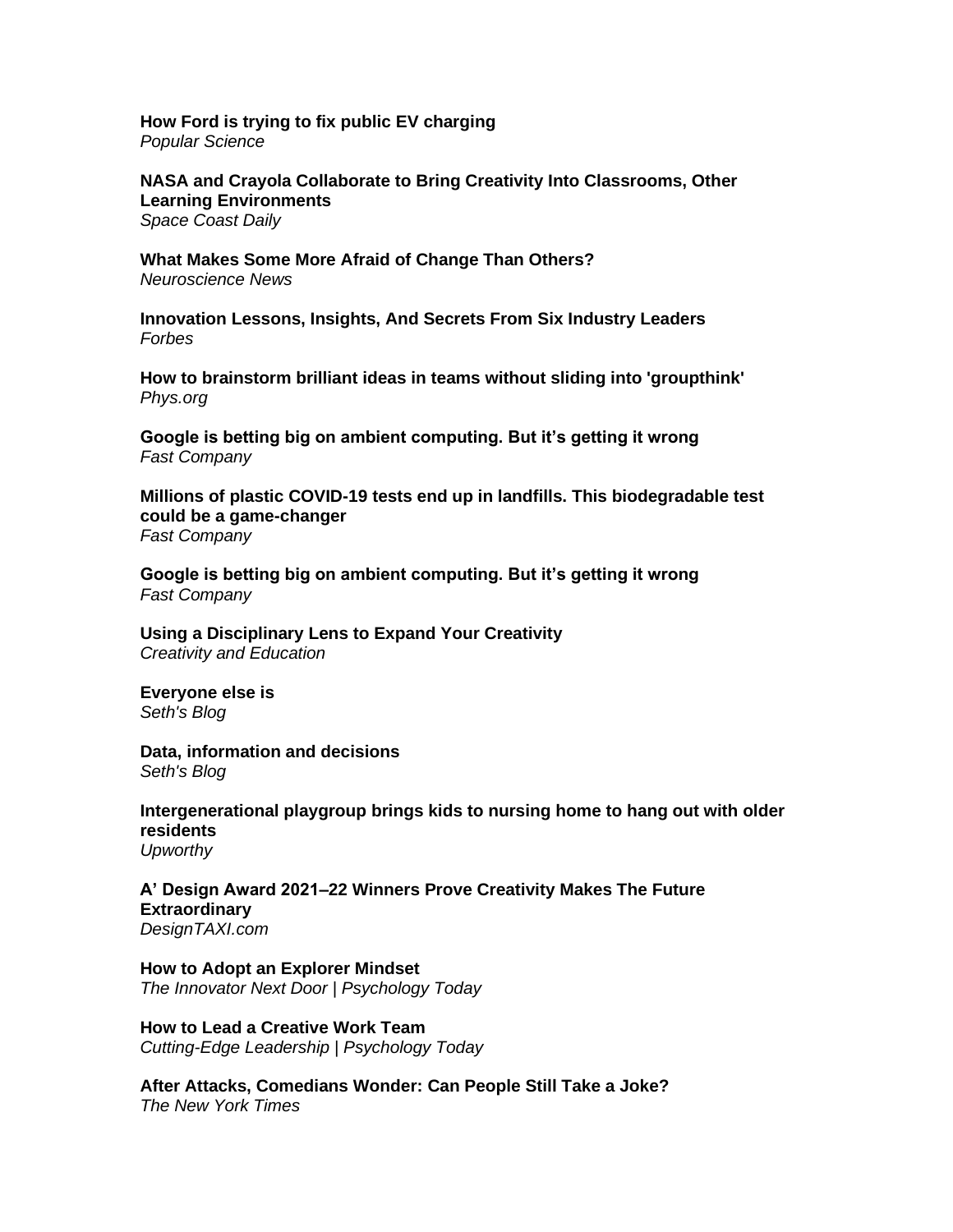**[Opinion: Joseph Gordon-Levitt: 'Silicon Valley Now Owns Hollywood'](https://www.nytimes.com/2021/08/16/opinion/sway-kara-swisher-joseph-gordon-levitt.html)** *'Sway' | The New York Times*

**[Syreeta Wright Was More Than "Mrs. Wonder": 6 Songs From The](https://www.grammy.com/news/syreeta-wright-was-more-than-mrs-stevie-wonder-prolific-singer-songwriter)  [Singer/Songwriter & Stevie Wonder Collaborator](https://www.grammy.com/news/syreeta-wright-was-more-than-mrs-stevie-wonder-prolific-singer-songwriter)** *Grammy.com*

**[Segregation By Design: How one architect is visualizing the legacy of America's](https://www.fastcompany.com/90751871/segregation-by-design-how-one-architect-is-visualizing-the-legacy-of-americas-racist-urbanism)  [racist urbanism](https://www.fastcompany.com/90751871/segregation-by-design-how-one-architect-is-visualizing-the-legacy-of-americas-racist-urbanism)**

*Co.Design | Fast Company* 

**[How countries weaponize landscape design in war](https://www.fastcompany.com/90751626/how-countries-weaponize-landscape-design-in-war)** *Co.Design | Fast Company* 

**[TV Networks' Scramble to Launch Nielsen Rivals Creates Measurement Mess](https://variety.com/2022/tv/news/tv-networks-measurement-nielsen-advertising-1235266792/)** *Variety*

**['The Sugar Shack' painting made famous in 'Good Times' sells for sweet \\$15.2](https://www.latimes.com/entertainment-arts/tv/story/2022-05-13/good-times-painting-the-sugar-shack-sold-ernie-barnes)  [million](https://www.latimes.com/entertainment-arts/tv/story/2022-05-13/good-times-painting-the-sugar-shack-sold-ernie-barnes)** *Los Angeles Times*

**[Five Prehistoric Cave Drawings Uncovered in Alabama Are the Largest](https://www.thisiscolossal.com/2022/05/19th-unnamed-cave-glyphs/)  [Discovered in North America](https://www.thisiscolossal.com/2022/05/19th-unnamed-cave-glyphs/)**

*Colossal*

# # #

This email is a free service of the **National Creativity Network (NCN)**. The articles are from a variety of sources and, therefore, do not necessarily reflect the views of the NCN. Despite our best efforts, links may fail without warning since each news source posts and archives its articles differently. We apologize for any inconvenience.

Have you found an article you'd like to share? Email the link to [george.tzougros@wisconsin.gov.](mailto:george.tzougros@wisconsin.gov)

# # #

The **National Creativity Network** believes that by fostering creativity in our society as a whole, and specifically with future generations, America can remain a leader in innovation and free enterprise. The very future of our communities and institutions depends on our ability to nurture and harness imagination to creatively solve problems. If creativity is to be nurtured, systems, institutions and networks must be transformed.

The opportunities that emerge to transform our nation are largely dependent upon the degree to which we are connected to each other. Our connection will become a catalyst:

- to enhance the flow of relevant information,
- and to improve the ease with which key nodes of creativity, be they in the domains of Education, Commerce, Culture or across disciplines, can gain access